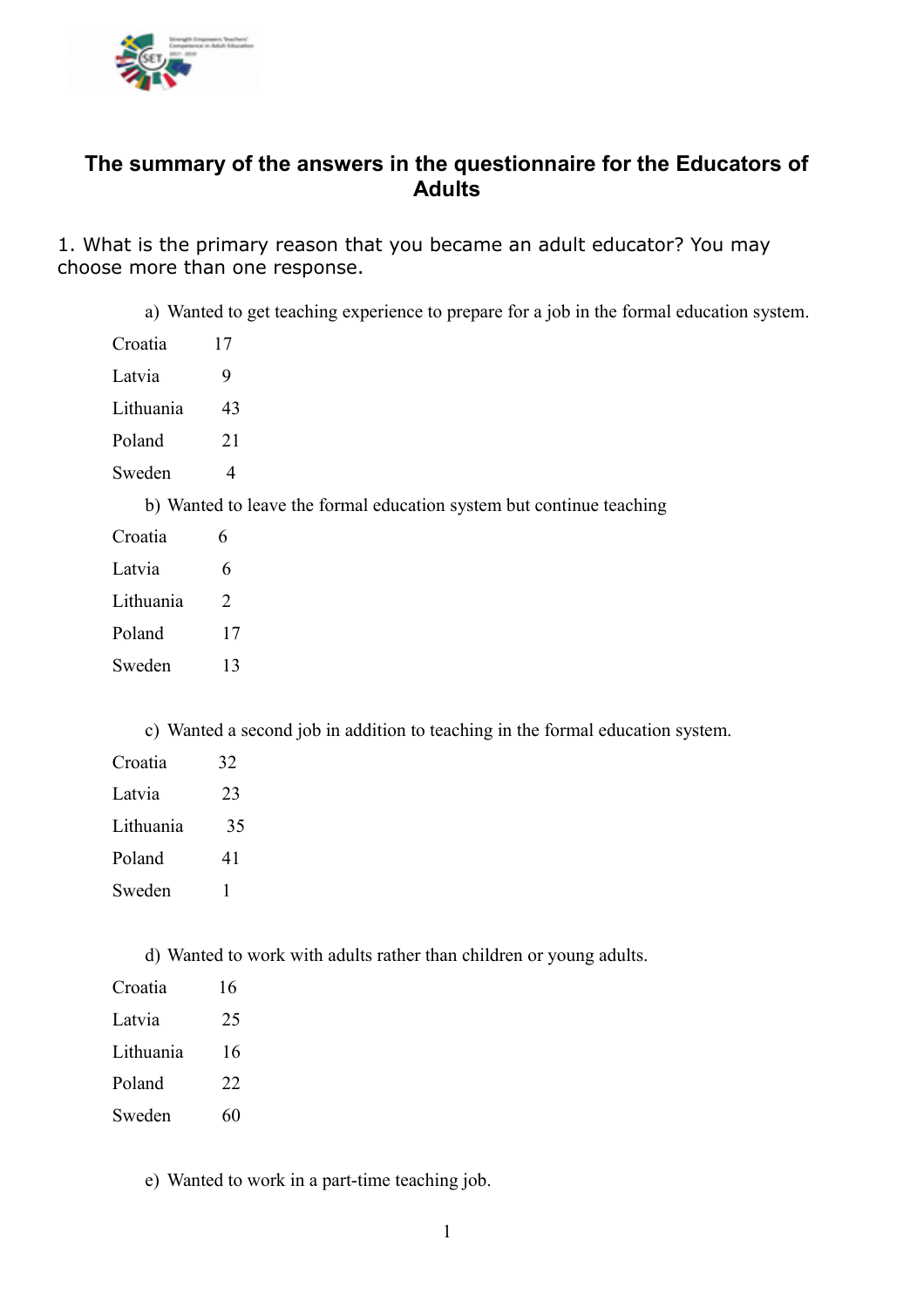

| Croatia   |    |
|-----------|----|
| Latvia    | 3  |
| Lithuania | 3  |
| Poland    | 10 |
| Sweden    |    |

f) Wanted to work within a more flexible education structure

| Croatia   | 19 |
|-----------|----|
| Latvia    | 24 |
| Lithuania | 21 |
| Poland    | 18 |
| Sweden    | 22 |

g) Needed a job.

| Croatia   | 21 |
|-----------|----|
| Latvia    | 3  |
| Lithuania | 11 |
| Poland    | 18 |
| Sweden    | 18 |

h) Wanted to help individuals in need.

| Croatia   | 18 |
|-----------|----|
| Latvia    | 53 |
| Lithuania | 52 |
| Poland    | 28 |
| Sweden    | 41 |
|           |    |

i) others:

#### Croatia

13 (working with people interested in the subject, development of adult education programmes and personal development, sharing working and education experience with others, it was expected of me, a new business decision, by chance, exploring unknown area, sharing knowledge and skills with others, to advance my field, a more peaceful and less demanding job, teaching anyone who wants/needs it)

Latvia 0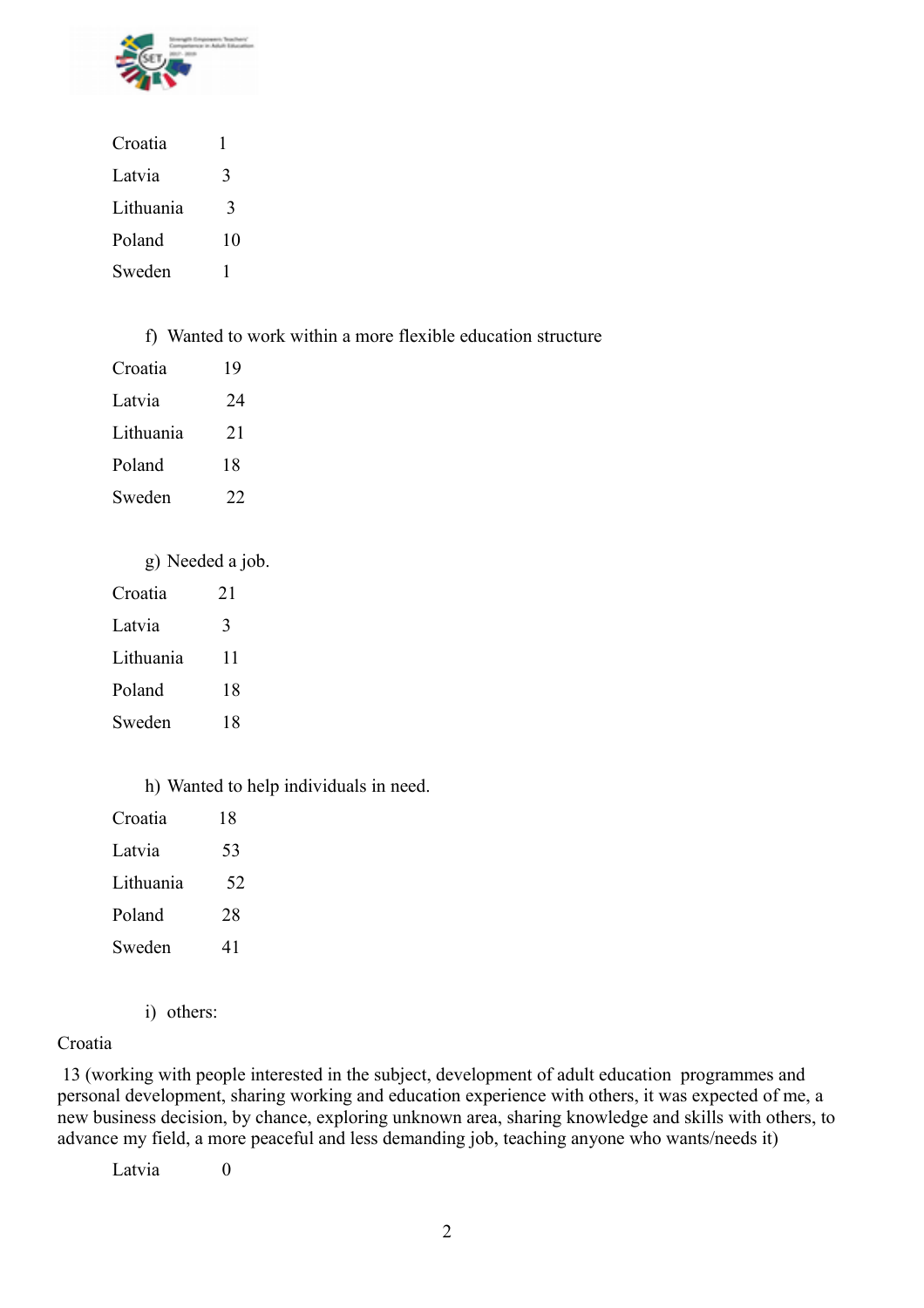

#### Lithuania

I like to work with adults. I wanted to get different experiences. I wanted to share the experiences and knowledge's. I am consultant for adult education, it was my obligation to work with adults.

Poland 5

Sweden

18 (e.g Experience students develop/ wanting to work with both, adults and youngsters/ wanting to work with different forms of education, etc.)

2. Please rate your level of motivation for teaching in the field of adult education on a scale from 1 to 6 (1 = almost no motivation,  $6 =$  high level of motivation).

|           |   |   |    |    | $\mathbf U$ |
|-----------|---|---|----|----|-------------|
| Croatia   | υ | v |    | 31 | 51          |
| Latvia    |   | υ | 8  | 34 | 57          |
| Lithuania |   | v | 15 | 45 | 38          |
| Poland    | v |   | 15 | 34 | 45          |
| Sweden    |   | v |    | 21 | 69          |

3.To what extent do you desire to be teaching in the field of adult education five years from now  $(1 = no$  desire,  $6 =$  complete desire)?

|           |          |   |      |     |    | $\mathbf 0$ |
|-----------|----------|---|------|-----|----|-------------|
| Croatia   |          | U |      | 12  | 30 | 48          |
| Latvia    |          | U |      | 12  | 39 | 46          |
| Lithuania |          |   | 4    | 34  | 39 | 21          |
| Poland    | $\theta$ |   | 4    | 7 ا | 40 | 40          |
| Sweden    |          |   | $0*$ | 13  | 26 | 52          |

\* *Due to a technical error the answer "3" didn't show up in our digital version of the survey, hence nobody was able to choose this answer, thus it's shown with 0,0%.*

4. To what extent would you say that working in adult education is your long-term career  $(1 = not at all, 6 = completely)?$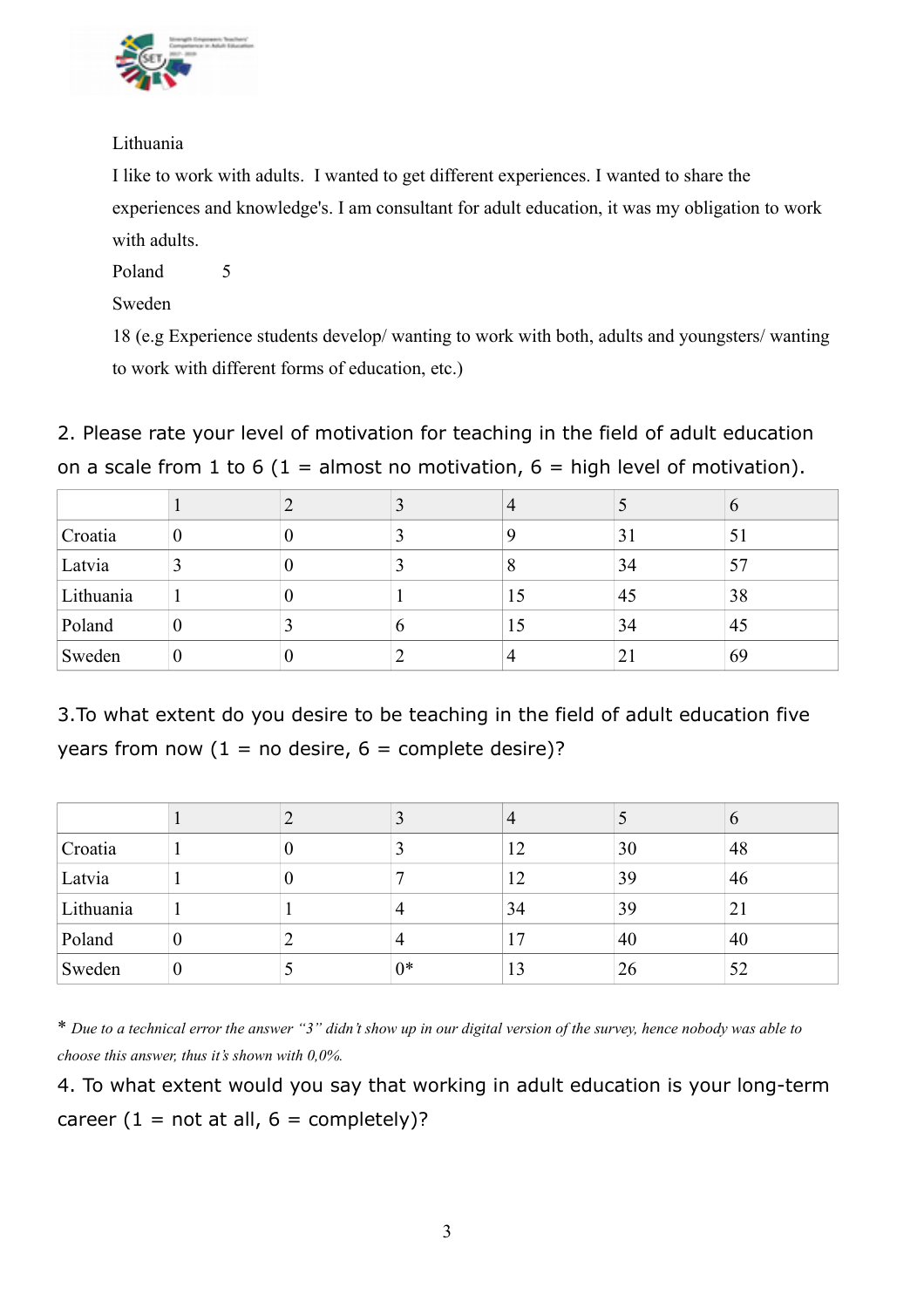

|           |                  |    |    |    |    | $\mathbf 0$ |
|-----------|------------------|----|----|----|----|-------------|
| Croatia   |                  |    | 11 | 24 | 25 | 31          |
| Latvia    |                  |    | 11 | 13 | 28 | 43          |
| Lithuania | $\overline{2}$   |    | 15 | 28 | 33 | 15          |
| Poland    | $\boldsymbol{0}$ |    | 15 | 21 | 37 | 25          |
| Sweden    | Q                | 12 | 24 | 23 | 12 | 16          |

5. What would be your primary reasons for leaving the adult education system? You may choose more than one response.

a) Need for full-time work

| Croatia   | 6                           |
|-----------|-----------------------------|
| Latvia    | 10                          |
| Lithuania | 14                          |
| Poland    | 13                          |
| Sweden    | 1                           |
|           | b) Need for a higher salary |
| Croatia   | 34                          |
| Latvia    | 46                          |
|           |                             |
| Lithuania | 40                          |
| Poland    | 56                          |

| c) Need for better working conditions |    |  |  |  |  |  |  |
|---------------------------------------|----|--|--|--|--|--|--|
| Croatia                               | 25 |  |  |  |  |  |  |
| Latvia                                | 6  |  |  |  |  |  |  |
| Lithuania                             | 9  |  |  |  |  |  |  |
| Poland                                | 34 |  |  |  |  |  |  |
| Sweden                                | 20 |  |  |  |  |  |  |

|           | d) Need for more job security |
|-----------|-------------------------------|
| Croatia   | 19                            |
| Latvia    |                               |
| Lithuania | 35                            |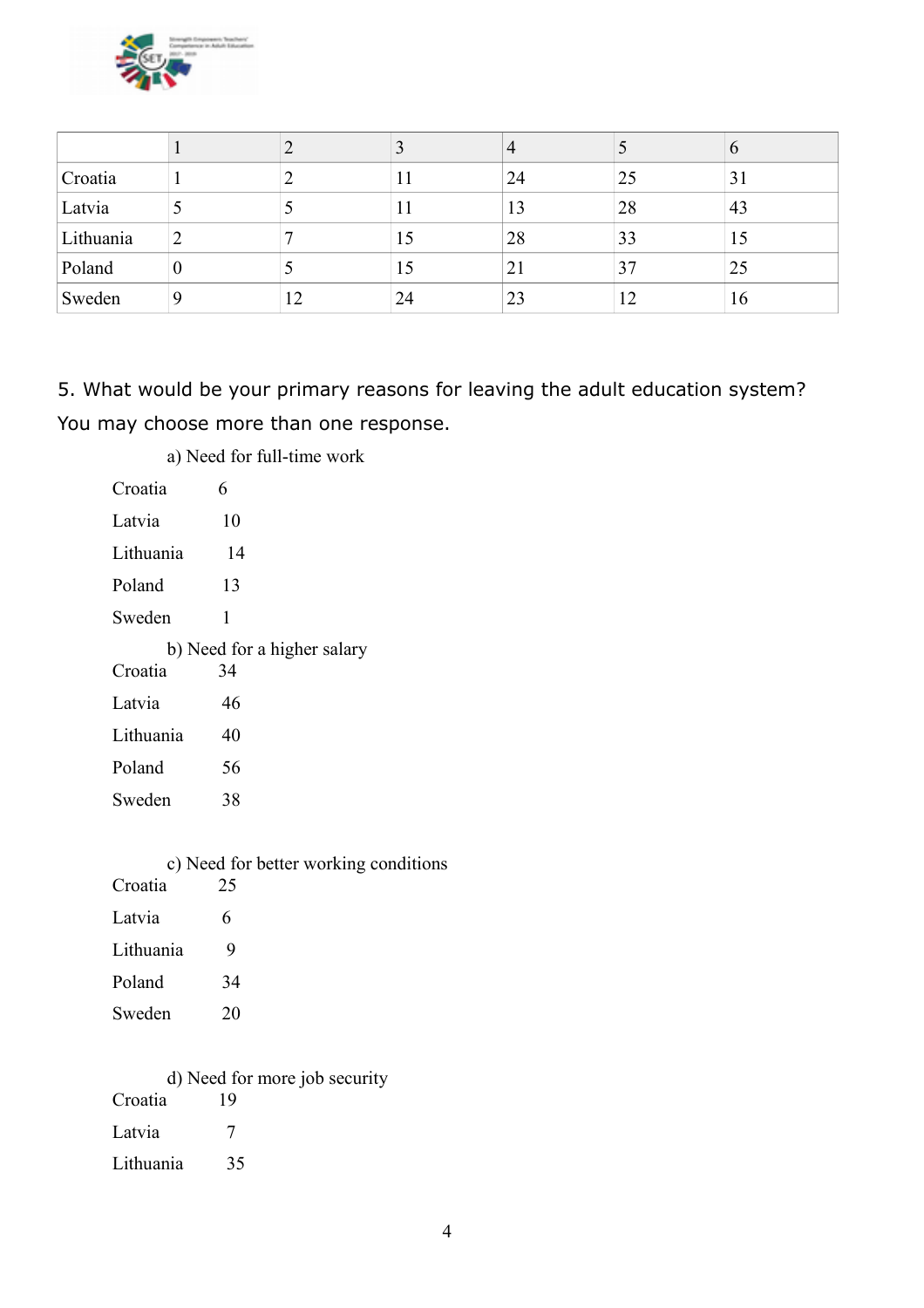

Poland 31 Sweden 2

|           | e) Desire to work in the formal education system |
|-----------|--------------------------------------------------|
| Croatia   |                                                  |
| Latvia    |                                                  |
| Lithuania |                                                  |
| Poland    |                                                  |
| Sweden    |                                                  |

|           | f) Desire to try a non-teaching career |
|-----------|----------------------------------------|
| Croatia   | 16                                     |
| Latvia    | 28                                     |
| Lithuania | 26                                     |
| Poland    | 28                                     |
| Sweden    | 35                                     |

|           |    | g) Need for more opportunities for professional development |
|-----------|----|-------------------------------------------------------------|
| Croatia   | 36 |                                                             |
| Latvia    | 34 |                                                             |
| Lithuania | 32 |                                                             |
| Poland    | 30 |                                                             |
| Sweden    | 22 |                                                             |

|           | h) Desire to work in a higher-status, more respected field of work |
|-----------|--------------------------------------------------------------------|
| Croatia 9 |                                                                    |
|           |                                                                    |

| Latvia    | 19 |
|-----------|----|
| Lithuania | 15 |
| Poland    | 17 |
| Sweden    | 22 |

g) others:

# Croatia

10 (retirement, lack of legal regulation, inability to do quality work, something more challenging, illness)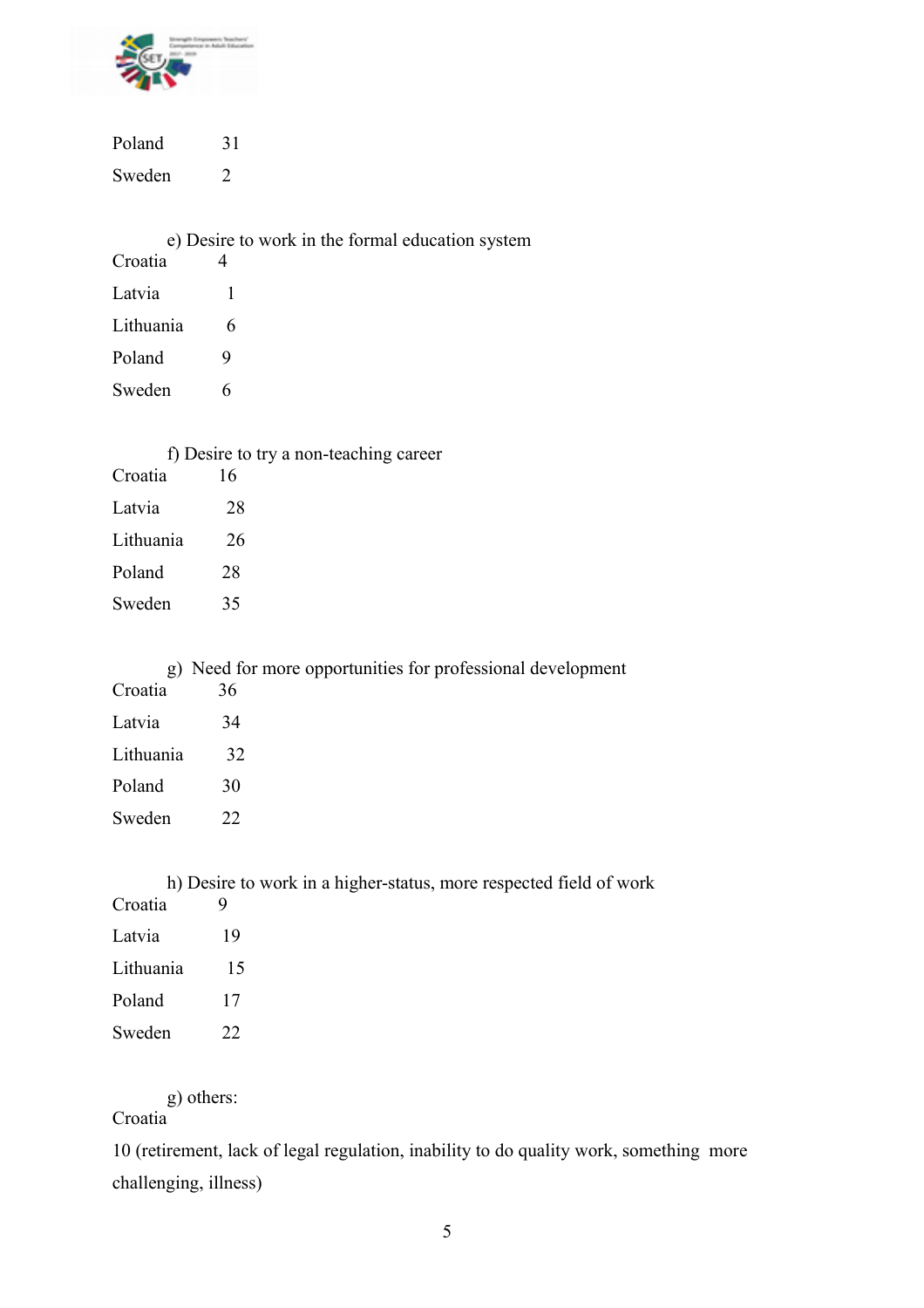

Latvia Lithuania Poland 4

Sweden

24 (e.g. Better offer, retiring, wanting to work with a different form of education)

6. Please state your level of agreement with the following statements on a scale from 1 to 6 (1 = completely disagree,  $6$  = completely agree) or, if you are not sure, choose 0.

a) My formal education has sufficiently prepared me for working in the field of adult education.

|           |    |    | ◡  | 4  |                 | v               | $\theta$ |
|-----------|----|----|----|----|-----------------|-----------------|----------|
| Croatia   | 13 | 21 | 17 | 18 | $\overline{17}$ |                 |          |
| Latvia    |    |    | 10 | 20 | 40              |                 | 4        |
| Lithuania | 8  |    | 13 | 20 | 31              | 20              | J        |
| Poland    | 8  | 23 | Q  | 22 | 22              | $\overline{17}$ |          |
| Sweden    | 10 |    | Q  | 22 | 23              | 22              | Ć        |

b) The field of adult education is adequately represented in teacher education study programmes in my country

|           |    |    |    |    |    | $\mathfrak b$ | v  |
|-----------|----|----|----|----|----|---------------|----|
| Croatia   | 30 | 32 | 14 |    |    | $\theta$      | 10 |
| Latvia    |    | 12 | 20 | 25 | 14 | 4             | 25 |
| Lithuania | 6  | 22 | 15 | 19 | 22 | Q             |    |
| Poland    | 8  | 23 | 24 | 15 | 12 | 10            | 11 |
| Sweden    | 29 | 18 | 15 | 8  |    | 10            |    |

c) During my formal education I was familiarised with the field of adult education.

|           |    |            |    |    |    | v   | U        |
|-----------|----|------------|----|----|----|-----|----------|
| Croatia   | 39 | 16         |    |    |    |     |          |
| Latvia    | 23 | 17         | 11 |    | 18 | 14  | ັ        |
| Lithuania | 7  | 28         | 12 | 14 | 12 | 1 J | ∸        |
| Poland    | 13 | $\angle 1$ | 14 | 15 | 18 | 19  | <u>ب</u> |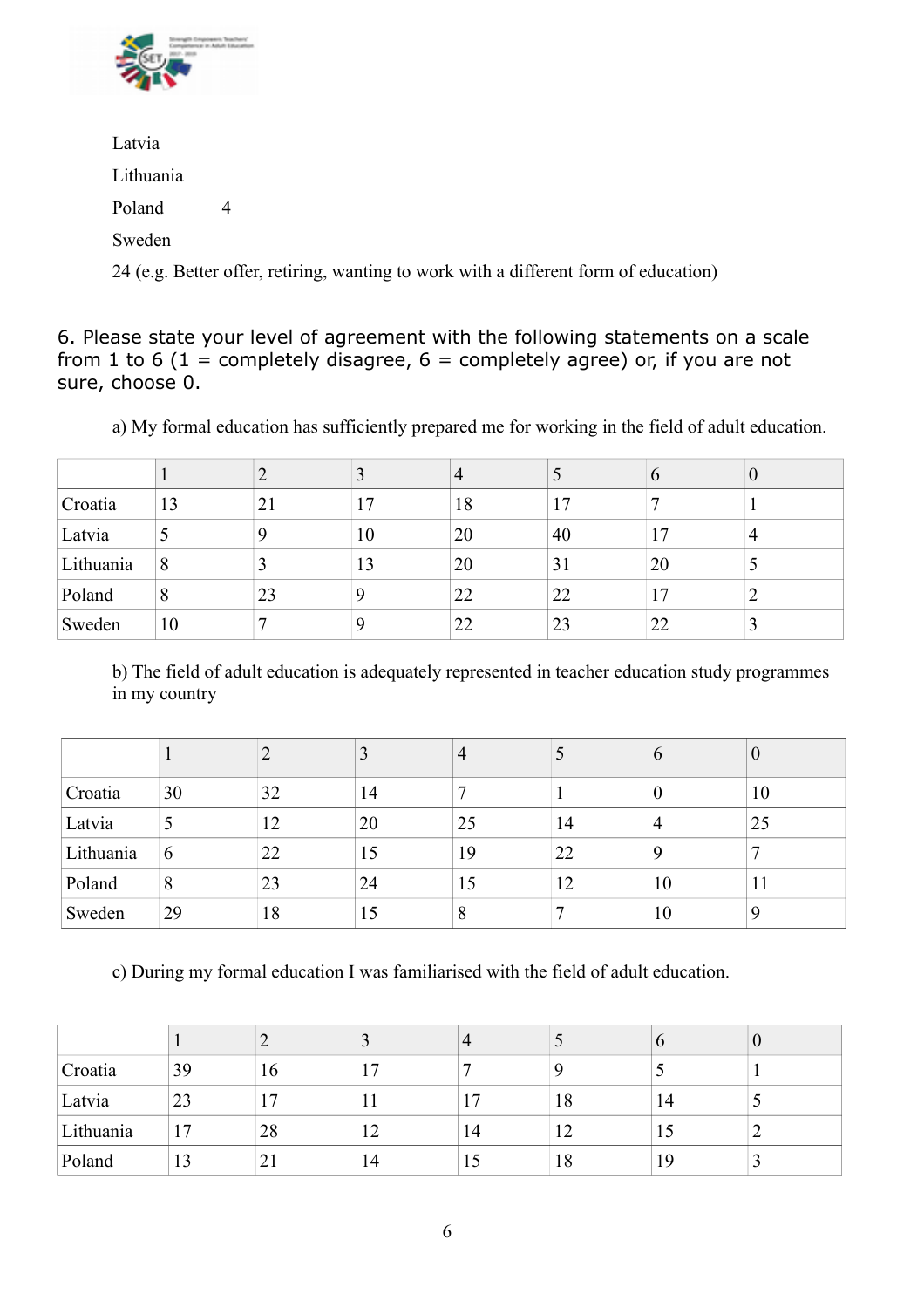

| -<br>__ | -- | __ | . . |  |
|---------|----|----|-----|--|

d) Teacher training programmes in my country treat adult and child education as separate fields of study.

|           |    |         |    |    |         | $\Omega$ | v  |
|-----------|----|---------|----|----|---------|----------|----|
| Croatia   | 22 | 12      | 12 | 10 | $\circ$ | 13       | 17 |
| Latvia    | 4  | 4       | n  | 15 | 27      | 15       | 34 |
| Lithuania | J  |         | 10 | 12 | 26      | 24       | 18 |
| Poland    | 8  | $\circ$ | 13 | 18 | 16      | 22       | 18 |
| Sweden    | 10 |         |    | O  |         | b        | 60 |

e) Adult education was an integral part of my studies.

|           |    |                 |    |    |               | $\Omega$ | ν |
|-----------|----|-----------------|----|----|---------------|----------|---|
| Croatia   | 56 | 16              |    |    | O             |          |   |
| Latvia    | 35 | 18              |    | 13 | 10            |          |   |
| Lithuania | 39 | 24              | 10 | 11 | O             |          |   |
| Poland    | 35 | 23              | 10 | 13 | $\Omega$<br>O |          |   |
| Sweden    | 43 | 15 <sup>2</sup> |    |    | ∩             |          |   |

f) I was able to attend elective courses related to adult education during my studies.

|           |    |    |    |         |          | v  | U  |
|-----------|----|----|----|---------|----------|----|----|
| Croatia   | 64 | 13 |    |         |          |    | U  |
| Latvia    | 46 | 14 |    |         | $\Omega$ |    | 12 |
| Lithuania | 41 | 17 |    | $\circ$ | 10       |    | O  |
| Poland    | 37 | 26 | 13 | $\circ$ |          | 10 | 4  |
| Sweden    | 38 |    |    |         | $\Omega$ |    | 22 |

g) I had the opportunity to work with adults as part of my studies.

|           |    |                 |          |         |          |    | v       |
|-----------|----|-----------------|----------|---------|----------|----|---------|
| Croatia   | 49 | 15              |          | $\circ$ |          |    | ν       |
| Latvia    | 37 | 15              | 8        | 12      | $\circ$  | 17 | $\circ$ |
| Lithuania | 42 | $\overline{17}$ | $\Omega$ | O       | $\sigma$ | 12 | O       |
| Poland    | 46 | 20              |          | ◠       |          | 13 |         |
| Sweden    | 38 |                 | 10       |         | ΙI       | 15 |         |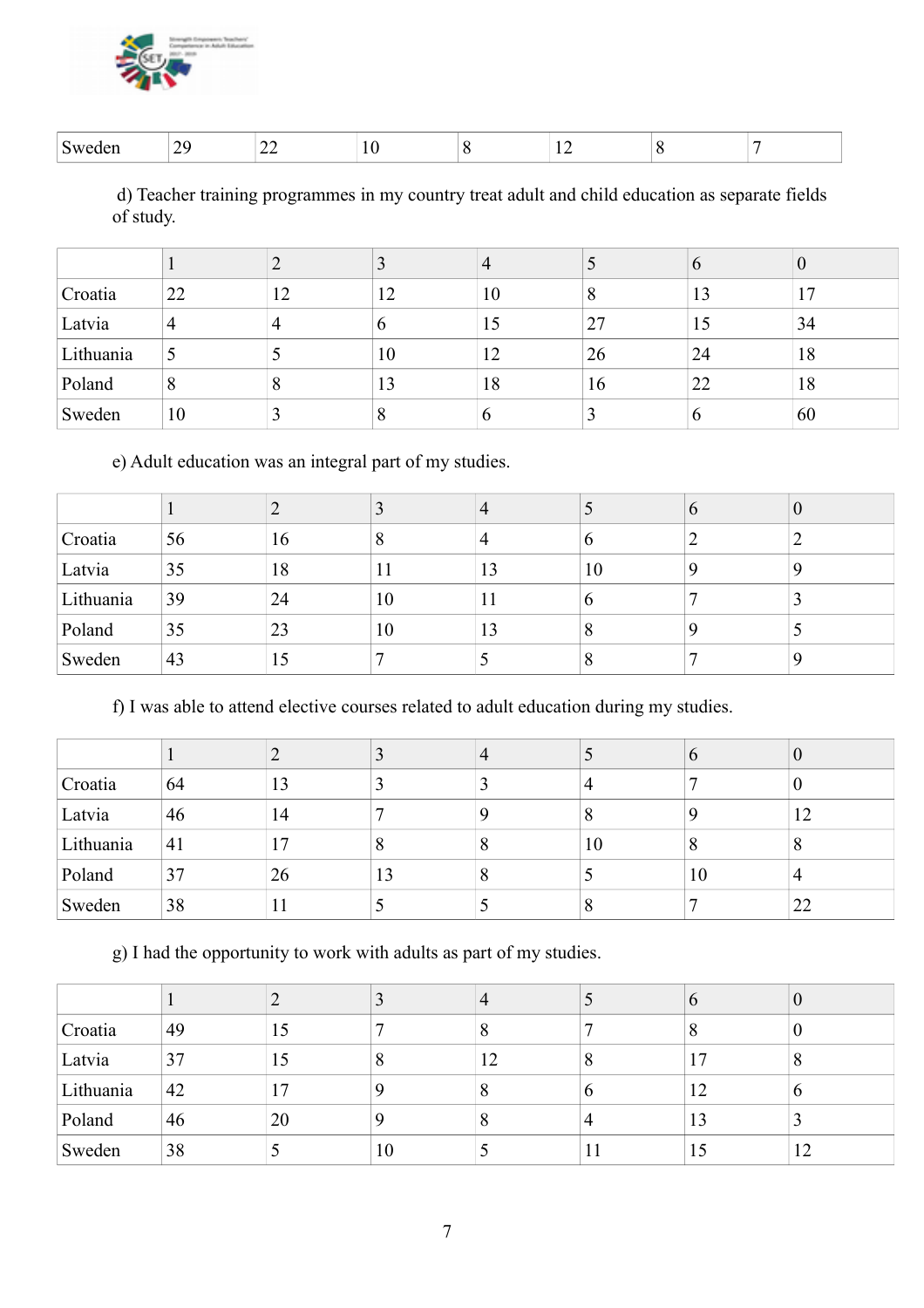

7. Which of the following would you choose as your top THREE concerns about initial education and training with respect to adult education in your country? Please choose only three responses.

|           | a) Lack of recognition of adult education as a separate field of study                   |
|-----------|------------------------------------------------------------------------------------------|
| Croatia   | 54                                                                                       |
| Latvia    | 51                                                                                       |
| Lithuania | 46                                                                                       |
| Poland    | 49                                                                                       |
| Sweden    | 40                                                                                       |
|           | b) Equal treatment of adult and child education                                          |
| Croatia   | 33                                                                                       |
| Latvia    | 19                                                                                       |
| Lithuania | 28                                                                                       |
| Poland    | 29                                                                                       |
| Sweden    | 49                                                                                       |
|           | c) Lack of obligatory content related to adult education in teacher education programmes |
| Croatia   | 39                                                                                       |
| Latvia    | 38                                                                                       |
| Lithuania | 43                                                                                       |
| Poland    | 56                                                                                       |
| Sweden    | 36                                                                                       |
|           | d) Lack of elective courses related to adult education                                   |
| Croatia   | 37                                                                                       |
| Latvia    | 52                                                                                       |
| Lithuania | 37                                                                                       |
| Poland    | 50                                                                                       |
| Sweden    | 21                                                                                       |
|           | e) Lack of opportunities to work with adults during formal education                     |
| Croatia   | 31                                                                                       |
| Latvia    | 27                                                                                       |
| Lithuania | 21                                                                                       |
| Poland    | 52                                                                                       |
| Sweden    | 10                                                                                       |
|           | f) Insufficient time devoted to the development of competences and skills necessary for  |

working in adult education<br> $h^{0.69}$ 

Croatia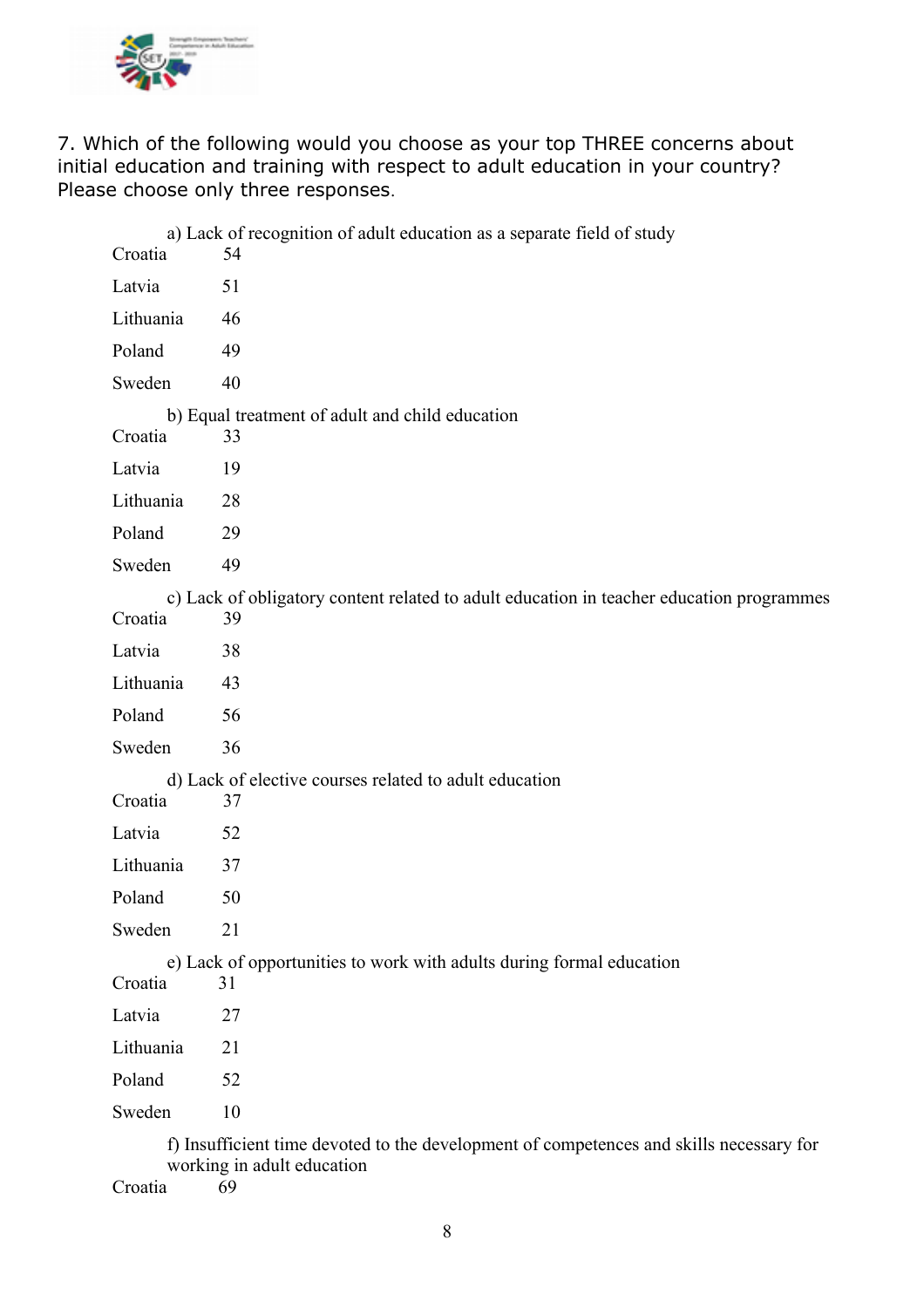

| Latvia    | 83         |
|-----------|------------|
| Lithuania | 65         |
| Poland    | 54         |
| Sweden    | 39         |
|           | g) Others: |

Croatia

1 (Adults come from a wide spectrum of industries, and industry awareness outside a discipline

is needed)3

Latvia

Lithuania

There is no strategy. The lack of motivation of adults to learn.

Poland 2

Sweden

15 (e.g. poor education, poor salary, etc.)

8. As a teacher in adult education, please rate on a scale from 1 to 6 how much you need (1 = no need, 6 = great need) to develop the following skills, competences and knowledge or, if you are not sure, choose 0.

|           |               |    |    |    |    | $\Omega$ | $\theta$         |
|-----------|---------------|----|----|----|----|----------|------------------|
| Croatia   | 3             | J  | 14 | 16 | 34 | 21       |                  |
| Latvia    | $\mathfrak b$ | 10 | 18 | 12 | 25 | 34       | $\boldsymbol{0}$ |
| Lithuania | 8             | 21 | 13 | 20 | 15 | 20       | 3                |
| Poland    |               | 15 | 17 | 13 | 25 | 23       | ◠<br>3           |
| Sweden    | 6             | 13 | 17 | 28 | 16 | 13       |                  |

a) Understanding how adults learn

#### b) Connecting teaching with real life examples

|           |    |              |    | 4  |    | $\mathbf{D}$ | $\boldsymbol{0}$ |
|-----------|----|--------------|----|----|----|--------------|------------------|
| Croatia   |    |              | 14 | 14 | 23 | 32           |                  |
| Latvia    |    | 8            | 10 | 13 | 14 | 55           | $\boldsymbol{0}$ |
| Lithuania | 12 | $\mathbf{L}$ | 15 | 20 | 22 | 18           |                  |
| Poland    | 3  | 10           | 10 | Q  | 27 | 38           | $\mathfrak b$    |
| Sweden    | 10 | 16           | 17 | 25 | 15 |              |                  |

c) Curriculum development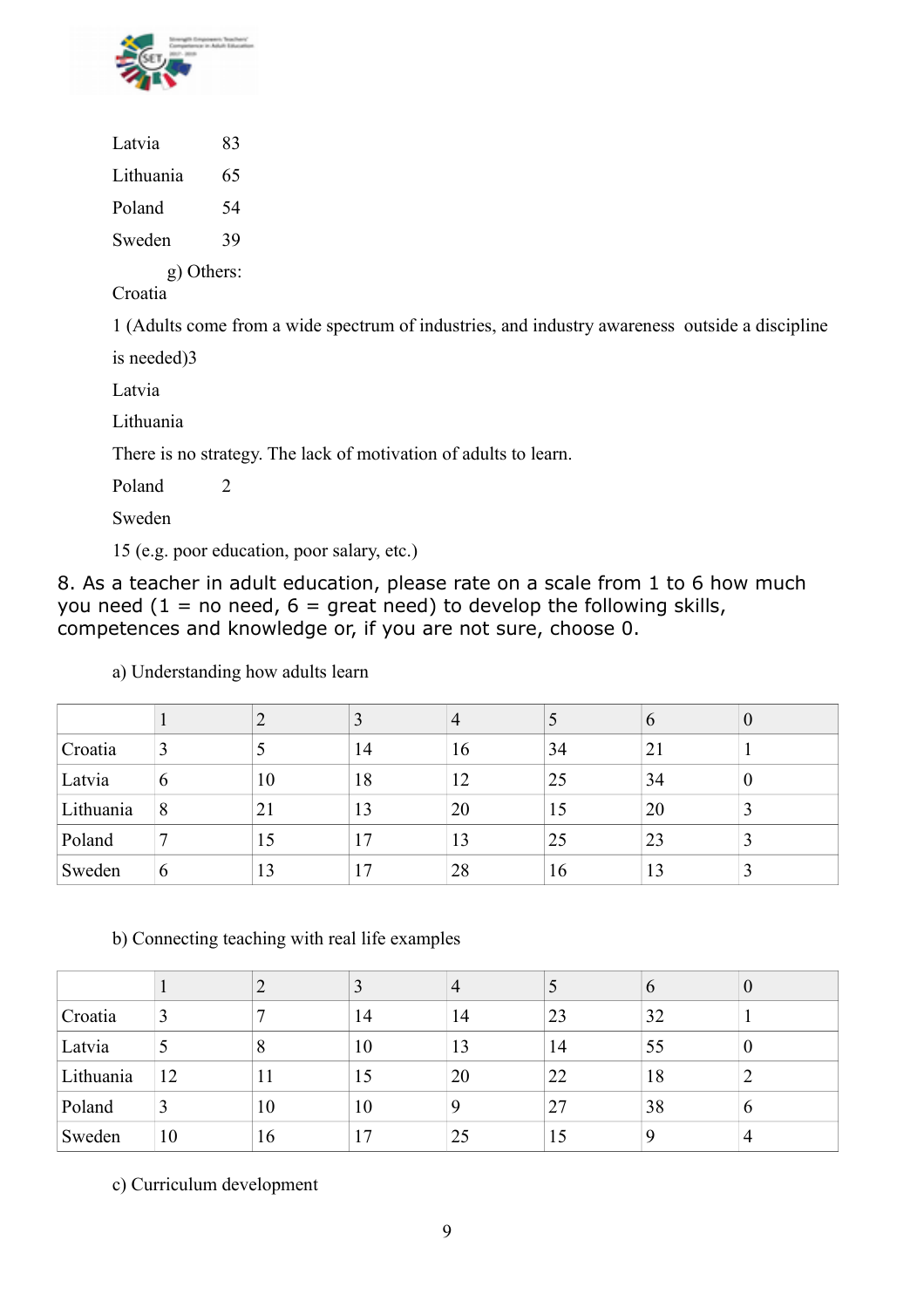

|           |    |    | $\cdot$ | 4  |    | 6  | v |
|-----------|----|----|---------|----|----|----|---|
| Croatia   | 4  | 10 | 14      | 14 | 24 | 26 |   |
| Latvia    |    | 10 | 13      | 21 | 24 | 32 | O |
| Lithuania |    | 12 | 14      | 18 | 25 | 20 |   |
| Poland    | 9  | 10 | 16      | 11 | 25 | 29 |   |
| Sweden    | 10 | 15 | 19      | 21 | 14 | 8  | 9 |

## d) Lesson planning

|           |    |    | $\mathbf 3$ | 4  |    | $\mathfrak b$ | v |
|-----------|----|----|-------------|----|----|---------------|---|
| Croatia   | 9  | 11 | 13          | 18 | 25 | 17            |   |
| Latvia    | 9  | 15 | 18          | 24 | 23 | 16            | v |
| Lithuania | 15 | 14 | 23          | 18 | 18 | 10            |   |
| Poland    | 8  | 11 | 14          | 16 | 24 | 29            |   |
| Sweden    | 17 | 27 | 16          | 16 | 11 | $\mathfrak b$ |   |

e) Developing didactic materials

|           |   |    | $\cdot$ | 4  |    | $\mathfrak b$ | v             |
|-----------|---|----|---------|----|----|---------------|---------------|
| Croatia   | 4 |    | 15      | 19 | 29 | 21            |               |
| Latvia    |   | 13 |         | 32 | 24 | 24            |               |
| Lithuania | 9 | 8  | 16      | 17 | 25 | 19            | $\mathfrak b$ |
| Poland    |   | 13 |         | 15 | 27 | 32            |               |
| Sweden    | 8 | 14 | 17      | 18 | 22 | . .           | $\mathfrak b$ |

## f) Computer skills

|           |    |    |    | 4  |    | $\sigma$ | $\boldsymbol{0}$ |
|-----------|----|----|----|----|----|----------|------------------|
| Croatia   | 10 | 18 | 10 | 15 | 20 | 17       | 4                |
| Latvia    | 16 | 12 | 17 | 12 | 19 | 29       | $\boldsymbol{0}$ |
| Lithuania | 17 | 22 | 13 | 12 | 17 | 17       |                  |
| Poland    | 13 | 18 |    | 12 | 20 | 29       |                  |
| Sweden    | U  | 12 | 15 | 16 | 25 | 24       | 4                |

# g) Determining and evaluating learning outcomes

| ,<br>- |  | $\overline{\phantom{0}}$ | ັ້ | ∠∪ |  |
|--------|--|--------------------------|----|----|--|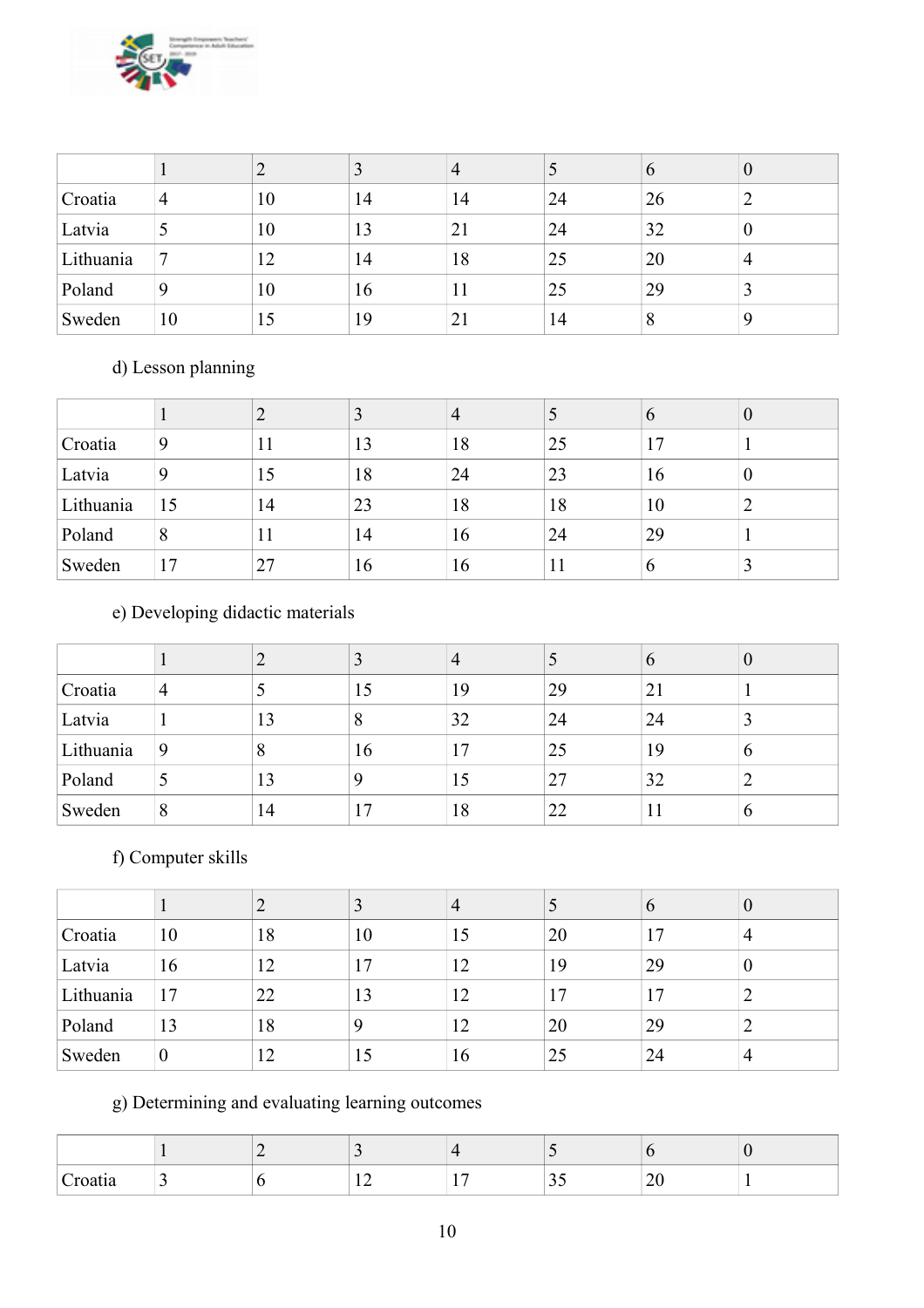

| Latvia    |         |     | IJ | ∠⊥ | ں کے     | 30  | ν |
|-----------|---------|-----|----|----|----------|-----|---|
| Lithuania | $\circ$ | ⊥U. |    | ∠⊥ |          | ر ے |   |
| Poland    |         |     | 14 | 23 | دړ       | ∠∠  |   |
| Sweden    |         |     | IJ | 23 | $\Delta$ |     |   |

## h) Adult education teaching methodology

|           |   |          |    | 4  |    | $\sigma$ | $\boldsymbol{0}$ |
|-----------|---|----------|----|----|----|----------|------------------|
| Croatia   |   |          | 14 | 14 | 26 | 33       | $\overline{2}$   |
| Latvia    |   | $\sigma$ |    | 20 | 27 | 39       | $\overline{2}$   |
| Lithuania | 6 | LΙ       | 17 | 18 | 23 | 23       |                  |
| Poland    |   | 10       | 13 |    | 29 | 29       | 4                |
| Sweden    |   |          | 12 | 23 | 29 | 18       |                  |

## i) Intercultural knowledge and skills

|           |                |                |    | 4  |    | $\mathbf b$ | v             |
|-----------|----------------|----------------|----|----|----|-------------|---------------|
| Croatia   | 4              | $\overline{4}$ | 18 | 22 | 27 | 18          |               |
| Latvia    |                | 11             | 23 | 18 | 23 | 24          |               |
| Lithuania | $\overline{4}$ | 1 I            | 16 | 22 | 27 | 17          |               |
| Poland    | 6              | 10             | 13 | 18 | 25 | 25          | $\mathfrak b$ |
| Sweden    | 2              |                | 15 | 25 | 23 | 20          |               |

## j) Assessment of learners' achievement

|           |   |    | J. | 4  |    | $\mathfrak b$ | v        |
|-----------|---|----|----|----|----|---------------|----------|
| Croatia   | 3 | 4  | 19 | 18 | 31 | 18            |          |
| Latvia    | 4 | 11 | 15 | 23 | 24 | 28            | $\theta$ |
| Lithuania | 7 | 13 | 15 | 22 | 21 | 17            | C        |
| Poland    | 8 | 19 | 13 | 21 | 24 | 16            | ∍        |
| Sweden    |   | 24 | 20 | 22 | 10 | Q             | 4        |

## k) Continuous monitoring of learners' progress

|           |   |    | $\overline{\phantom{0}}$ |    |          |                |  |
|-----------|---|----|--------------------------|----|----------|----------------|--|
| Croatia   | ت |    | 10                       | 20 | 30       | 10             |  |
| Latvia    |   |    | IJ                       | 22 | 29       | Z <sub>0</sub> |  |
| Lithuania |   | 10 |                          | 21 | $\sim$ 1 | 19             |  |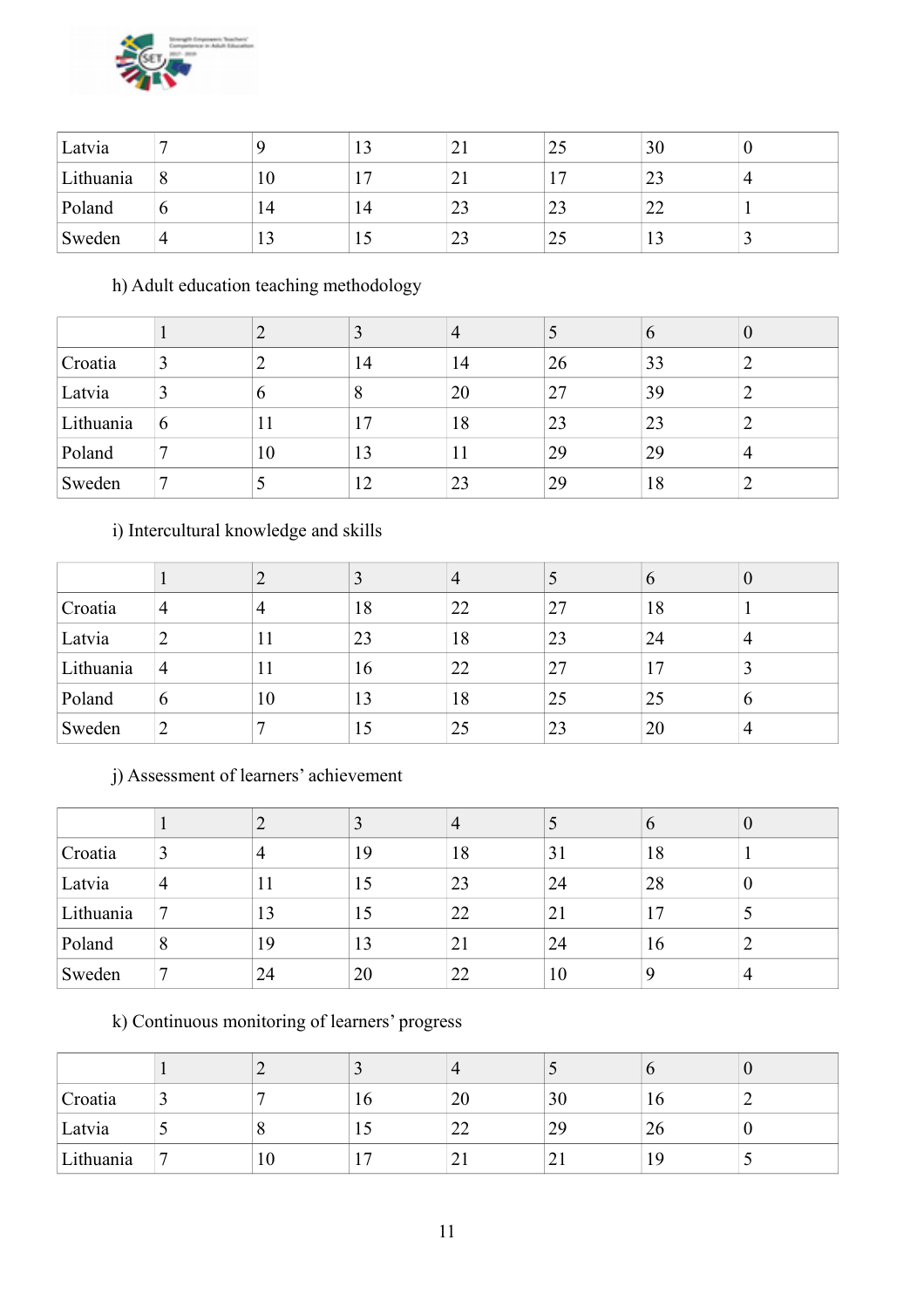

| D <sub>olone</sub><br>vialiu |   | $\overline{1}$ | . .<br>$\overline{\phantom{a}}$ | $\sim$<br>$\overline{\phantom{a}}$ | $\sim$<br>∠∪ | – ∠∪           | ◡ |
|------------------------------|---|----------------|---------------------------------|------------------------------------|--------------|----------------|---|
| Sweden                       | ` | .              | . .<br>$\overline{\phantom{a}}$ | $\sim$<br>∠∪                       | ر_           | $\overline{1}$ |   |

# l) Knowledge of foreign languages

|           |    |    |    | 4  |    | $\sigma$     | $\boldsymbol{0}$ |
|-----------|----|----|----|----|----|--------------|------------------|
| Croatia   |    | 12 | 15 | 15 | 26 | 19           | $\mathbf 3$      |
| Latvia    | 11 | 8  |    | 19 | 26 | 31           |                  |
| Lithuania | 11 |    |    | 11 | 18 | 45           |                  |
| Poland    |    | 10 |    | 22 | 26 | 31           | 6                |
| Sweden    | 4  | 16 | 18 | 20 | 20 | $\mathbf{I}$ |                  |

## m) Knowledge of the labour market

|           |   |    |    | 4  |        | $\Omega$ | $\boldsymbol{0}$ |
|-----------|---|----|----|----|--------|----------|------------------|
| Croatia   |   |    | 10 | 23 | 29     | 22       | 4                |
| Latvia    |   | 18 | 13 | 29 | $17\,$ | 21       | $\overline{2}$   |
| Lithuania | 9 |    | 24 | 23 | 19     | 16       | ∠                |
| Poland    | 4 | 14 | Q  | 16 | 27     | 28       |                  |
| Sweden    | 8 | 16 | 25 | 14 | 18     | 11       | 4                |

## n) Working with special needs' individuals

|           |    |     |    | 4  |        | $\mathbf b$ | V              |
|-----------|----|-----|----|----|--------|-------------|----------------|
| Croatia   |    | C   | 16 | 13 | 28     | 23          | $\overline{4}$ |
| Latvia    | 11 | l l | 18 | 22 | $17\,$ | 24          |                |
| Lithuania | 10 | 14  | 19 | 14 | 19     | 20          | $\overline{4}$ |
| Poland    |    | 10  | 10 | 20 | 27     | 27          | $\overline{4}$ |
| Sweden    |    | 10  | Ħ  | 14 | 28     | 22          | $\overline{4}$ |

## o) Interpersonal skills

|           |    |    |    |    |    | $\Omega$ | $\theta$         |
|-----------|----|----|----|----|----|----------|------------------|
| Croatia   | 4  | 13 | 10 | 18 | 27 | 18       | 4                |
| Latvia    |    | 14 | 10 | 14 | 29 | 31       | $\boldsymbol{0}$ |
| Lithuania | 14 | 14 | 14 | 21 | 12 | 22       |                  |
| Poland    |    | 16 | 12 | 16 | 20 | 34       | ∠                |
| Sweden    | 16 | 18 | 24 | 13 |    | 13       |                  |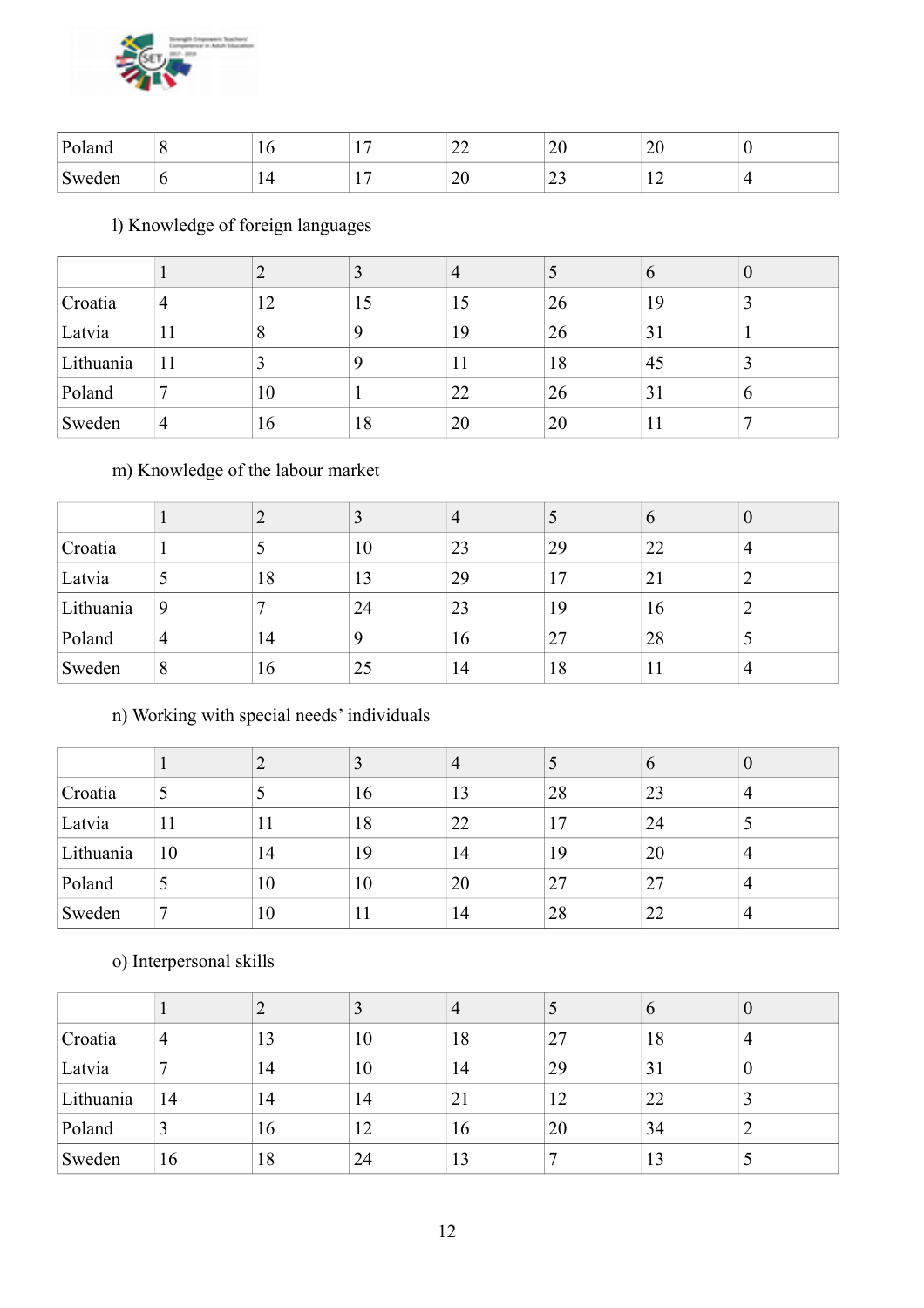

## p) Counselling skills

|           |    |     |    | 4  |    | $\mathbf b$   | v  |
|-----------|----|-----|----|----|----|---------------|----|
| Croatia   |    | T T | 17 | 10 | 28 | 24            |    |
| Latvia    | 8  | 10  | 13 | 18 | 24 | 32            | v  |
| Lithuania | 16 | 11  | 13 | 19 | 15 | 23            |    |
| Poland    | 4  | 12  | 15 | 21 | 19 | 30            |    |
| Sweden    | 13 | 15  | 25 | 16 | 11 | $\mathfrak b$ | 10 |

## r) Communication skills

|           |    |    |    | 4  |    | $\mathbf b$ | v |
|-----------|----|----|----|----|----|-------------|---|
| Croatia   | 4  | 14 | 11 | 16 | 18 | 29          |   |
| Latvia    | 8  | רו | 10 | 8  | 17 | 43          |   |
| Lithuania | 20 | 10 | 17 | 20 | 12 | 18          |   |
| Poland    | 4  | 18 | 10 |    | 26 | 36          |   |
| Sweden    | 15 | 22 | 14 | 18 |    | 1 ^<br>12   | 8 |

## s) Organisation skills

|           |    |    |          |    |                 | $\mathbf{D}$ | $\boldsymbol{0}$ |
|-----------|----|----|----------|----|-----------------|--------------|------------------|
| Croatia   |    | 14 | 11       | 15 | 21              | 28           | ∠                |
| Latvia    |    | 15 | 16       | 18 | $\overline{17}$ | 32           | $\boldsymbol{0}$ |
| Lithuania | 20 | 14 | 15       | 20 | 12              | 17           |                  |
| Poland    | 6  | 16 | $\Omega$ | 17 | 21              | 34           |                  |
| Sweden    | 10 | 16 | 26       | 14 |                 | 13           | 10               |

## t) Administrative skills

|           |    |    |    |    |    | $\mathbf{v}$ | v   |
|-----------|----|----|----|----|----|--------------|-----|
| Croatia   | 4  | 16 | 20 | 17 | 22 | 14           |     |
| Latvia    | 9  | 18 | 16 | 18 | 23 | 19           |     |
| Lithuania | 15 | 15 | 28 | 19 | 12 |              | 4   |
| Poland    | 8  | 15 |    | 26 | 21 | 21           | 4   |
| Sweden    | 14 | 19 | 17 | 16 | 11 | 8            | -14 |

## u) Dealing with heterogenous classes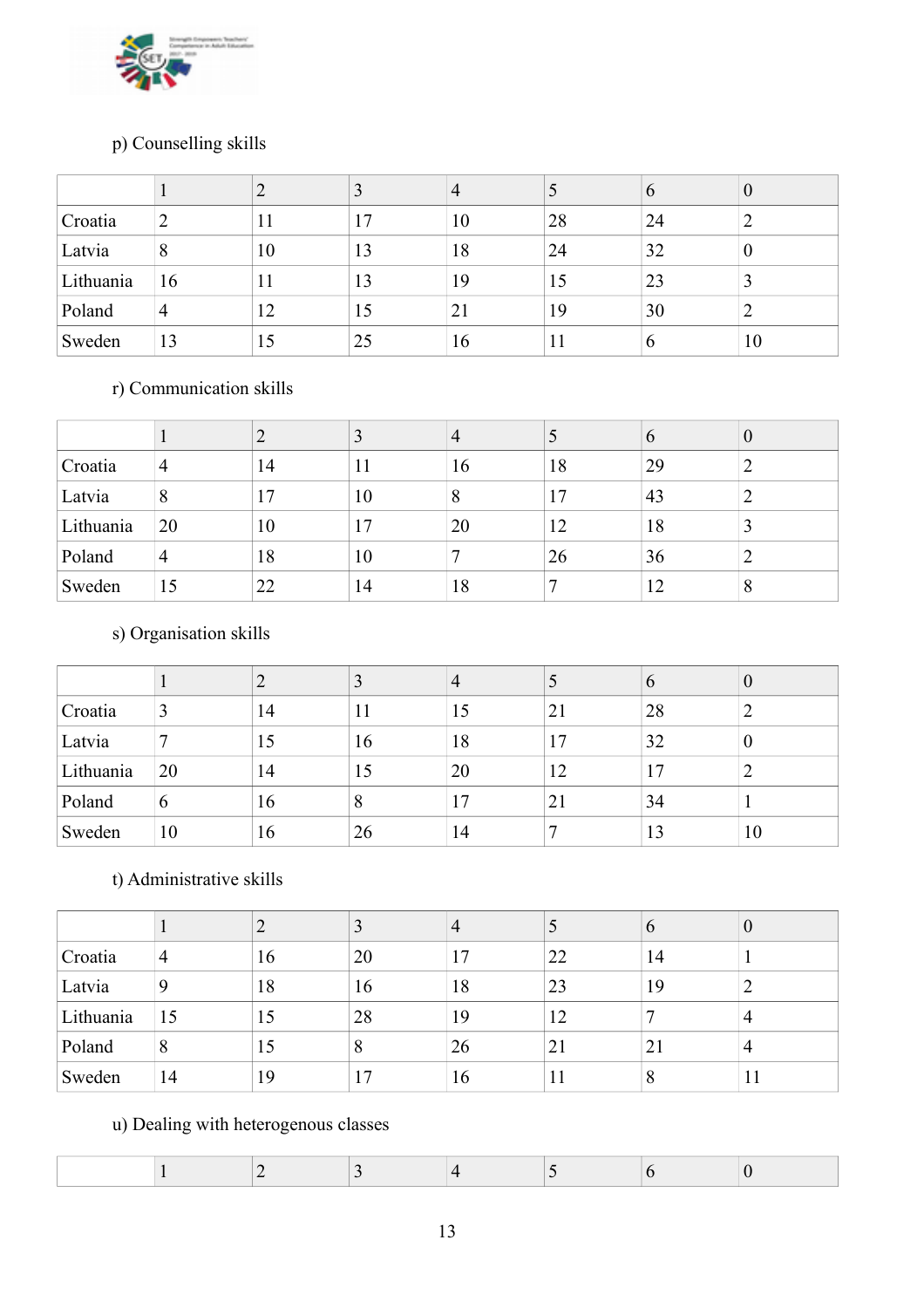

| Croatia   |    | 14 | 16 | Q  | 27 | 20 | v  |
|-----------|----|----|----|----|----|----|----|
| Latvia    |    |    | 17 | 13 | 24 | 29 |    |
| Lithuania | 12 | Q  | 24 | 18 | 18 | 12 |    |
| Poland    | 4  | 10 | 14 | 12 | 29 | 30 |    |
| Sweden    | 10 | 17 | 16 | 16 | 13 |    | 17 |

## w) Knowledge of different learning styles

|           |    |             |    | 4  |    | $\mathbf b$ | v             |
|-----------|----|-------------|----|----|----|-------------|---------------|
| Croatia   | 3  | $\mathbf Q$ | 11 | 18 | 21 | 27          |               |
| Latvia    | 6  |             | 10 | 16 | 22 | 48          | U             |
| Lithuania | 11 | 10          | 21 | 20 | 22 | 14          |               |
| Poland    | 4  | 15          | 12 | 19 | 21 | 31          |               |
| Sweden    | 10 | 16          | 15 | 20 | 19 | 10          | $\mathfrak b$ |

## y) Conflict resolution skills

|           |               |                 | 3  | 4  |    | $\mathbf b$ | v        |
|-----------|---------------|-----------------|----|----|----|-------------|----------|
| Croatia   | 4             | Q               | 16 | 17 | 22 | 22          | 4        |
| Latvia    | $\mathfrak b$ |                 | 13 | 14 | 29 | 36          | U        |
| Lithuania | 15            | 10              | 19 | 12 | 26 | 16          |          |
| Poland    | 2             | 13              | 19 | 11 | 30 | 27          |          |
| Sweden    | 12            | $\overline{17}$ | 18 | 13 | 18 |             | $\sigma$ |

## z) Motivation skills

|           |    |    |    | 4  |    | $\mathfrak b$ | v |
|-----------|----|----|----|----|----|---------------|---|
| Croatia   | 2  |    |    | 14 | 27 | 31            |   |
| Latvia    |    | 4  |    | 16 | 26 | 42            |   |
| Lithuania | 11 | 12 | 13 | 13 | 22 | 27            |   |
| Poland    | 2  | 12 | 13 | 9  | 30 | 36            |   |
| Sweden    | 9  | 13 |    | 18 | 20 | 21            | O |

## aa) Showing learners how to learn

| Croatia |   | ∸  | $\sim$ 1 |                   |      |  |
|---------|---|----|----------|-------------------|------|--|
| Latvia  | ∸ | 10 | 1 L      | $\gamma c$<br>ر ب | ຸບ ⊥ |  |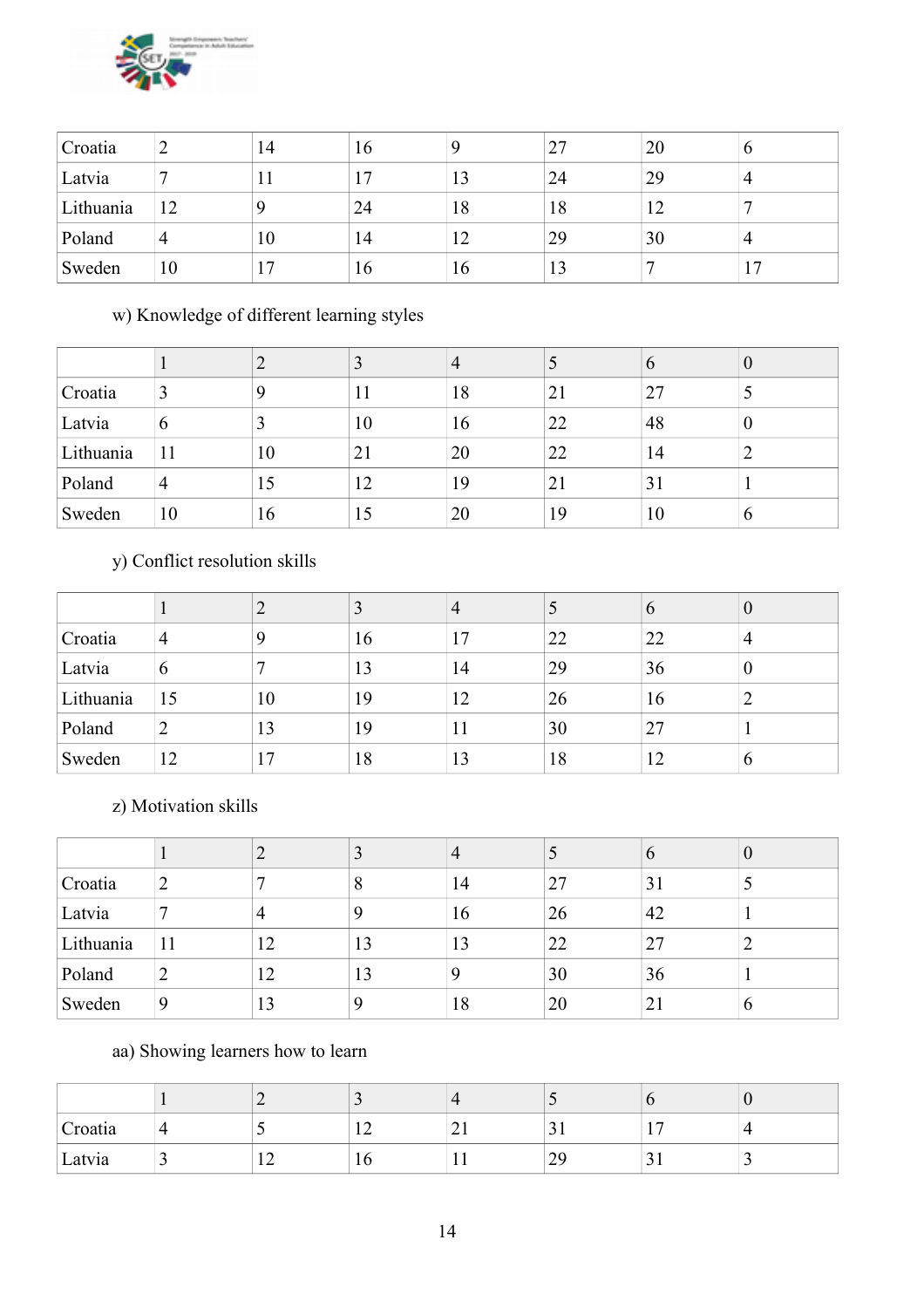

| Lithuania | $\boldsymbol{\sigma}$ | 1 Ο                      | −             |     | $\overline{\phantom{a}}$ | ∼       |  |
|-----------|-----------------------|--------------------------|---------------|-----|--------------------------|---------|--|
| Poland    |                       | $\overline{\phantom{0}}$ | ⊥ ~           | ن و | ∠                        | ັ       |  |
| Sweden    | O                     |                          | -<br><b>.</b> | 10  | ∠∪                       | ⌒<br>ر∠ |  |

# ab) Knowledge of the subject matter

|           |    |     |    |             |     | $\Omega$ | $\boldsymbol{0}$ |
|-----------|----|-----|----|-------------|-----|----------|------------------|
| Croatia   | 15 | 13  | 10 | 14          | 10  | 28       | 4                |
| Latvia    | 17 | 16  | 10 | $\mathbf b$ | 8   | 46       |                  |
| Lithuania | 15 | 19  | 19 | 12          | 16  | ۱7       | ∠                |
| Poland    | 6  | 14  | δ  | 15          | 25  | 31       | 4                |
| Sweden    |    | L C | 16 | 19          | 7 ا | 13       |                  |

## ac) Knowledge of different teaching strategies

|           |   |     |                | $\overline{4}$ |    | $\mathbf b$ | v |
|-----------|---|-----|----------------|----------------|----|-------------|---|
| Croatia   | 3 | 8   | 11             | 18             | 28 | 22          | 4 |
| Latvia    |   |     | $\mathfrak{b}$ | 19             | 30 | 38          |   |
| Lithuania | 6 | I l | 22             | 19             | 28 | 12          | ∠ |
| Poland    | 3 | 12  | 14             | 15             | 21 | 36          |   |
| Sweden    | 6 | 10  | 17             | 22             | 23 | 13          |   |

## ad) Knowledge of different teaching techniques

|           |   |    |    | 4  |    | $\mathbf b$ | v |
|-----------|---|----|----|----|----|-------------|---|
| Croatia   | 6 |    | 11 | 16 | 29 | 22          |   |
| Latvia    | 3 | ر_ |    | 17 | 33 | 37          |   |
| Lithuania | 6 | 15 | 23 | 14 | 23 | 16          |   |
| Poland    | 3 | 12 | 17 | 12 | 27 | 29          |   |
| Sweden    | 4 | 12 | 17 | 24 | 23 | 11          |   |

#### af) The ability to work in a team

|           |    |    |    | $\Delta$       |            |    | v |
|-----------|----|----|----|----------------|------------|----|---|
| Croatia   | 4  | ⊥∠ | 12 | 16             | $\angle 1$ | 22 | 4 |
| Latvia    | 10 | 18 |    | 1 <sub>7</sub> | 21         | 28 | ∽ |
| Lithuania | 17 | 20 | 14 | 10             | 20         | 16 |   |
| Poland    | 4  | 16 |    |                | 27         | 35 |   |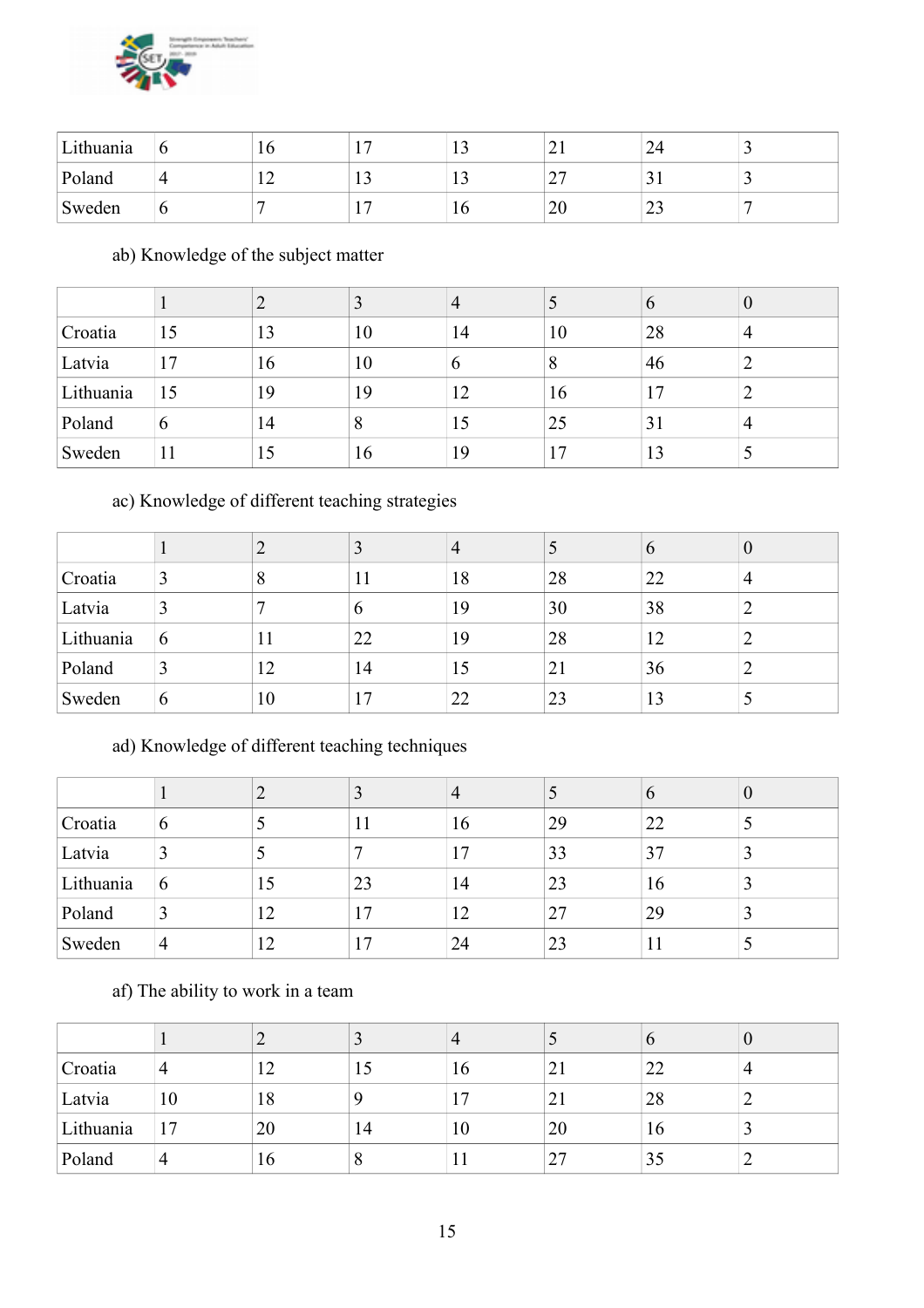

| ້<br>__ | . | ___ |  |  |
|---------|---|-----|--|--|
|         |   |     |  |  |

#### ag) Management skills

|           |    | ∠  |    |    |    | $\Omega$ | $\theta$      |
|-----------|----|----|----|----|----|----------|---------------|
| Croatia   | 4  |    | 13 | 19 | 21 | 25       |               |
| Latvia    | 10 | 12 | 11 | 19 | 24 | 28       |               |
| Lithuania | 11 | 14 | 21 | 19 | 19 | 13       | ر             |
| Poland    |    | 18 | 11 | 15 | 30 | 25       |               |
| Sweden    | 16 | 17 |    | 19 | 15 | 14       | $\mathfrak b$ |

#### ah) Critical thinking

|           |    |    |    |    |                 | $\Omega$ | $\boldsymbol{0}$ |
|-----------|----|----|----|----|-----------------|----------|------------------|
| Croatia   | 3  | 14 | 13 | 15 | 19              | 27       |                  |
| Latvia    | 8  | 12 | 10 | 15 | 19              | 41       | $\boldsymbol{0}$ |
| Lithuania | 13 | 10 | 19 | 15 | 18              | 22       |                  |
| Poland    | 4  | 13 | 14 | 19 | 23              | 28       | $\boldsymbol{0}$ |
| Sweden    | 13 | 20 | 14 | 15 | $\overline{17}$ |          | 25               |

9. Please state which skills, competences and knowledge necessary for working in adult education you believe to lack most. Please limit your answer to three choices.

#### **Croatia**

#### **Most frequent answers:**

- $\bullet$  administrative skills  $(8)$
- $\bullet$  motivation skills (16)
- monitoring learners' needs, the learning progress, and achievement of learning outcomes (6)
- organisation skills  $(6)$
- working with heterogeneous classes (6)
- $\bullet$  development of teaching materials  $(9)$
- $\bullet$  adult teaching methodology (10)
- understanding how adults learn (8)
- $\bullet$  evaluation of learning outcomes (9)
- computer skills  $(8)$
- $\bullet$  foreign languages (5)
- $\bullet$  curriculum development (7)
- working with special needs' individuals (10)
- knowledge of the labour market  $(6)$
- $\bullet$  teaching methodology in general (12)
- communication skills  $(8)$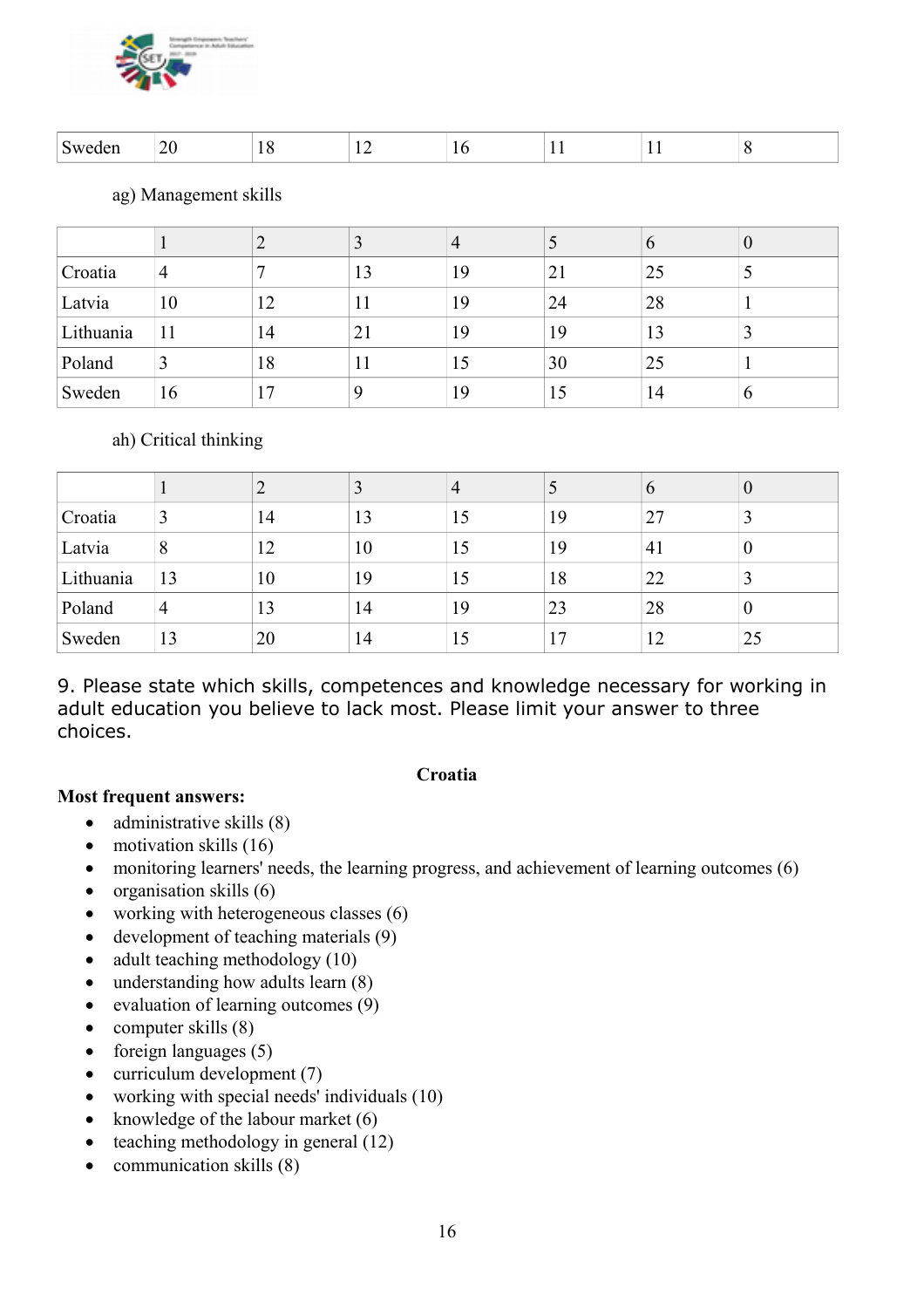

- $\bullet$  critical thinking (3)
- $\bullet$  intercultural skills  $(3)$
- $\bullet$  lesson planning (3)
- $\bullet$  conflict resolution skills  $(7)$

#### **Interesting answers:**

- knowledge of different methodological approaches, pedagogical knowledge andragogic approach to adults
- experience in formal education of adults, pedagogical competencies
- continuous professional advancement
- development of new programmes
- motivating coworkers, long-term and medium-term planning
- application of digital materials in adult teaching, lesson planning based on learning outcomes
- knowledge of new tools and methods of working with adults
- adjustment of content and methods to learners' individual needs
- in 20 years of working within the formal education system as well as with adults I have gained skills, competences and knowledge necessary to work in the adult education system, which constantly need to be improved upon

#### **Latvia**

#### **The most often answers:**

- Learning strategies, techniques, different teaching styles
- Material development techniques in adult education
- Computer skills in preparing presentations/computer skills, presentation skills
- Conflict resolution
- Language skills
- Motivation skills
- Management skills
- Critical thinking

#### **The most interesting answers:**

- Foreign languages, computer use and skills in developing materials. There is no lack of knowledge and skills. There is a desire to modernize them.
- Sharing experience with other trainers
- The ability to achieve results when working with adults who cannot dedicate time to permanent work outside the classroom
- Linking the topic with topicality and application in practice
- Facilitation skills
- Facilitation practical classes, facilitation discussions,
- Intuitive teaching method
- Innovative training methods
- Examples of good practices from other organizations / countries exactly where to look and quickly find the information they need because there are so many!
- To understand how adults are learning.

#### **Lithuania**

#### **The most frequent answers:**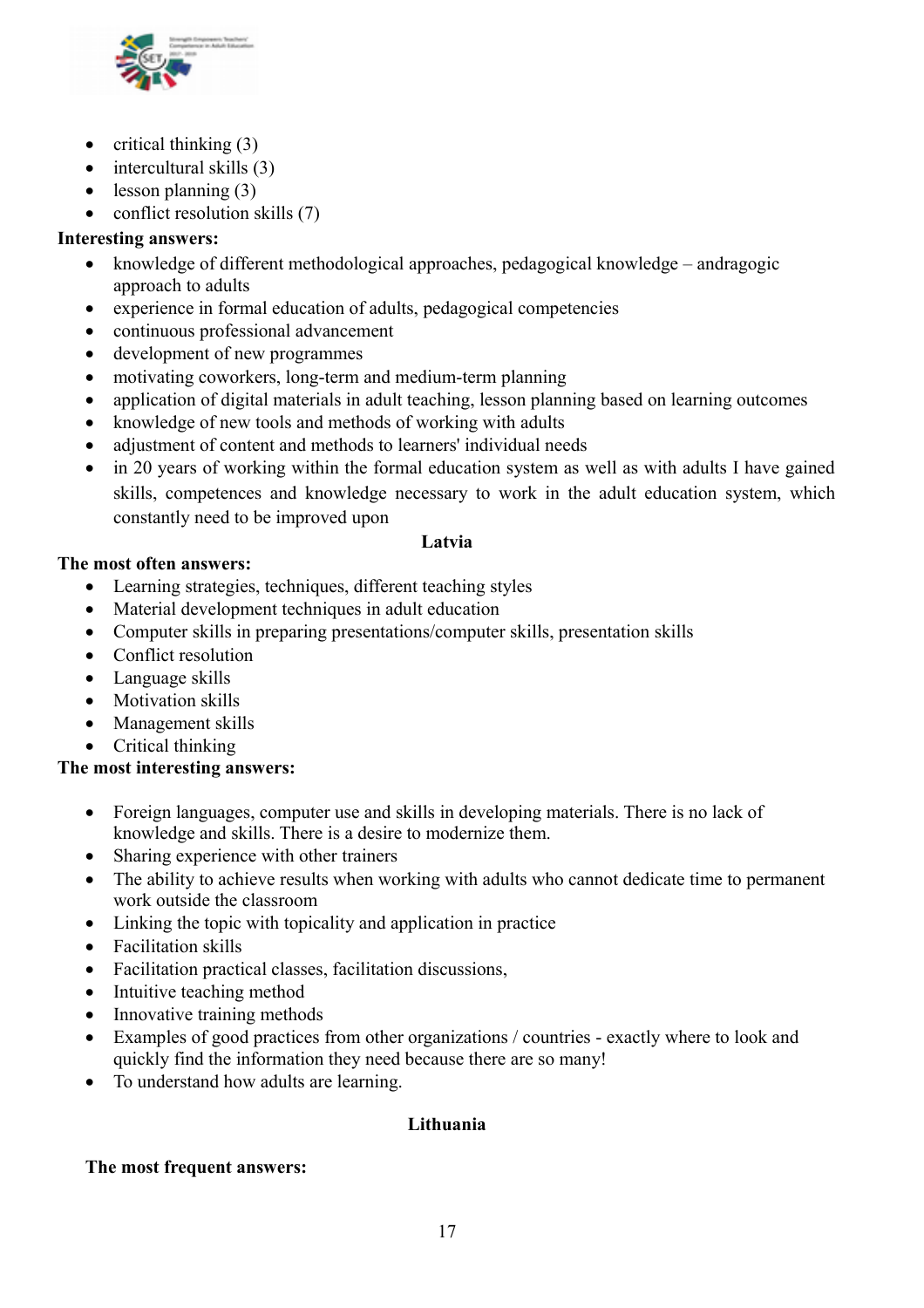

j) foreign language knowledge (12) k) using IT in teaching process (9) l) psychological knowledge (8) m)motivational skills, how to motivate adults (6) n) preparation of practical tasks (5) o) how to use critical thinking in adult education (3) p) providing feedback to trainers (2) q) learning achievement and progress assessment (2) r) the basis of oratory art (2)

#### **Interesting answers:**

- creativity, managerial knowledge,
- working methods with adult
- planning time
- adapting educational content to individual needs
- experiential learning, different learning environments and tools
- time planning, material structure
- ability to work with special needs adults
- preparation the program for adult learners
- the knowledge how adults education is going in foreign countries
- working in team
- communication and cooperation with adults

#### **Poland**

#### **The most often answers:**

- **•** foreign languages,
- **IT** skills,
- $\bullet$  interpersonal communication skills,
- management skills,
- motivating students,
- $\bullet$  critical thinking,

#### **The most interesting answers:**

- understanding the laziness of adults and their lack of responsibility for their own education and work
- teaching without unnecessary comments, activating students to work in discomfort situations (tiredness, evening classes)

#### **Sweden**

#### **Most frequent answers:**

- Knowledge of foreign languages
- working with special needs individuals
- Intercultural knowledge and skills

10. Please rate on a scale from 1 to 6 whether you consider yourself to be a good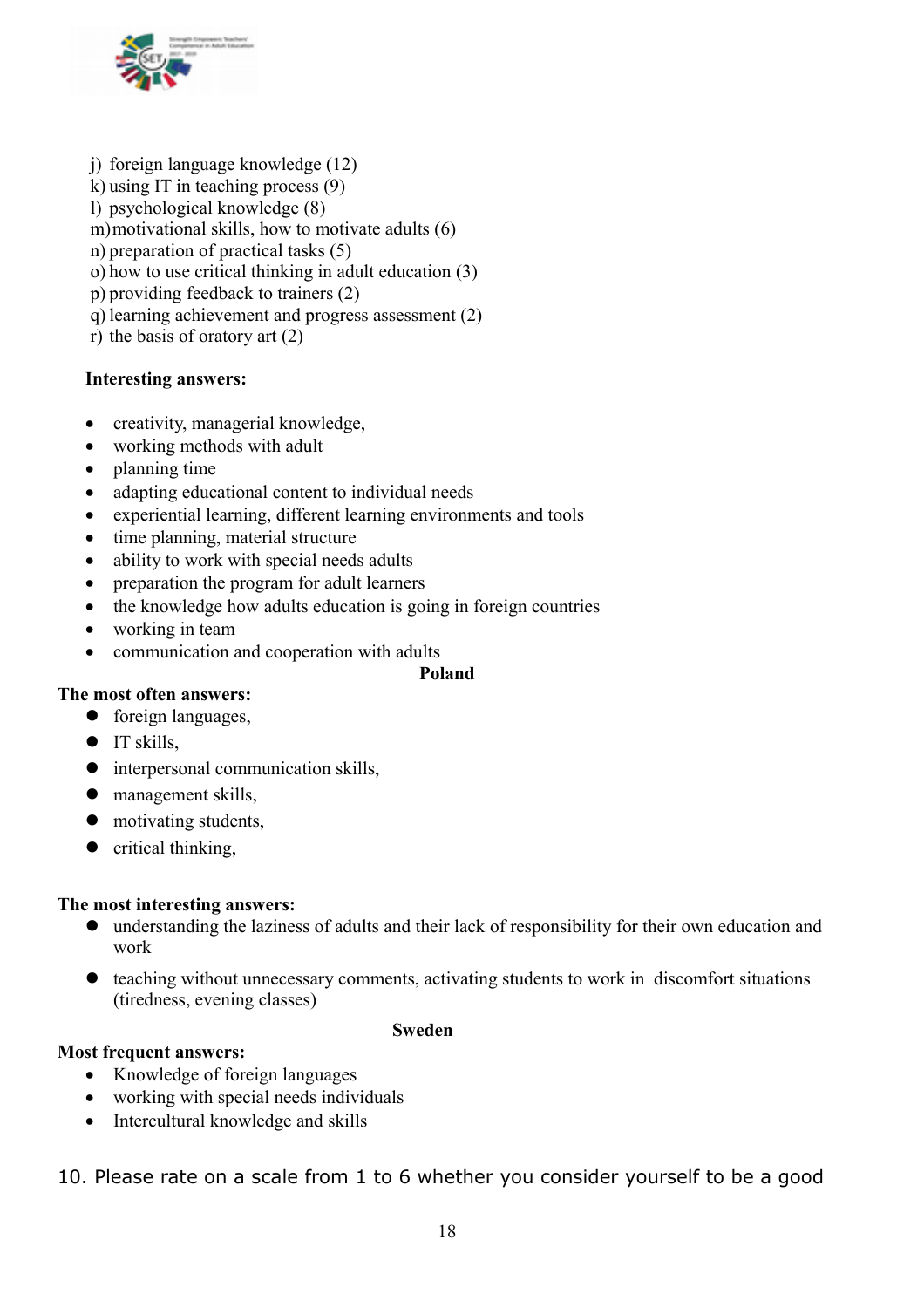

adult education teacher (1 = not a good teacher, 6 = very good teacher) or, if you are not sure, choose 0.

|           |   |   |    | 4  |    | O  | $\boldsymbol{0}$ |
|-----------|---|---|----|----|----|----|------------------|
| Croatia   | v | v |    | 28 | 42 | 12 |                  |
| Latvia    | v | v |    | 41 | 39 | 10 | $\mathbf b$      |
| Lithuania |   |   | o  | 32 | 50 |    | ∠                |
| Poland    | U |   |    | 28 | 46 | 17 |                  |
| Sweden    |   |   | 13 | 26 | 32 | 15 | C                |

# 11. Please describe in your own words what makes a good adult education

teacher.

#### **The most frequent answers:**

- a motivated person who is also a motivator  $(37)$
- $\bullet$  empathic (12)
- experienced  $(4)$
- evaluating learners' needs and previous knowledge and adapting teaching methods accordingly  $$ individualised approach (25)

**Croatia**

- a teacher that knows hot to transmit knowledge  $(8)$
- developed communication skills (14)
- $\bullet$  using new teaching methods  $(5)$
- expert in his/her subject matter  $(13)$
- organisation skills  $(5)$
- facilitator  $(4)$
- $\bullet$  continuous professional development  $(6)$

## **Interesting answers:**

- a teacher that recognises their own and their learners' limitations
- approaches learners as adult persons, has a research-oriented approach to teaching, is attuned to learners' experiences and knowledge, and corrects and explains mistakes
- a good teacher can assess the right moment when and how to change and apply a new strategy
- a good teacher is the one that creates a relaxed atmosphere, that uses very little frontal teaching, and that goes through the curriculum with ease
- an educator that is able to create a positive learning environment in which adults feel comfortable enough to learn without worrying about making mistakes
- one that transmits not only knowledge and skills but also gives advice to the learners, stimulates them to learn independently, encourages them and builds their self-confidence
- a teacher that will educate learners and make them interested, that makes lessons interesting and uses a lot of examples and practical tasks; a teacher with whom learners will be satisfied and gain new knowledge and skills
- a teacher that manages to dispel prejudices about the continuation of learning of adults after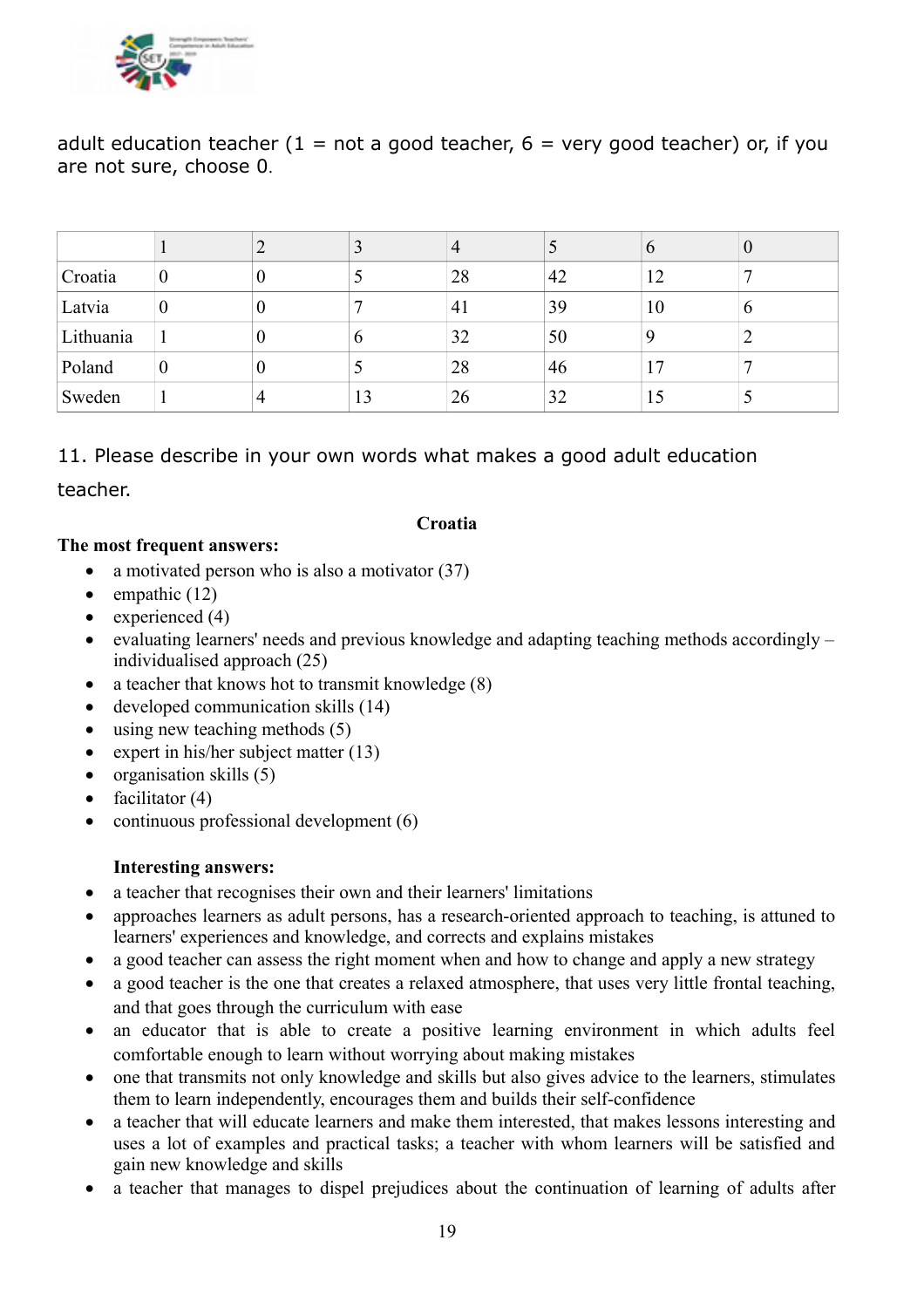

formal education

- above all, a person that cares about their work, one that is authentic; a good teacher approaches their learners with respect, they are ready to learn and change their way of teaching
- the one that manages to realise their learners' potential to the fullest a good teacher is an expert that is familiar with the principles of lifelong learning and that achieves set learning outcomes

#### **Latvia**

#### **The most frequent answers:**

- Professional and competent, has practical experience and knows how to put theory into practical examples.
- Is able to give learners the knowledge and skills they want to receive.
- Empathetic, charismatic, flexible, friendly, can captivate the audience and keep the interest, has motivation skills.
- Knowledgeable in their field; is able not only to lead a lesson with theoretical material, but to supplement it with practical examples, is able to moderate discussions with the group on solutions to different situations; one that inspires participants.

#### **The most interesting answers:**

- Trainer should be as supporter in the learning process, the one who helps the learner to see the lack of knowledge, motivate and help to learn effectively.
- A good adult educator is the one who likes his work, is able to communicate with people of different ages, nationalities, and also with people who have special needs. A teacher who knows his professional field, has appropriate education and has practical experience in his profession. Is able to change, adapt, develop and still have an interest in his professional field.
- Trainer should be able to identify learning needs in building content, able to hear and communicate with the group during learning.

#### **Lithuania**

#### **The most frequent answers:**

- competent, has enough practical and theoretical knowledge  $(20)$
- knows how to motivate adults  $(15)$
- $\bullet$  empathetic (11)
- $\bullet$  respect learners  $(8)$
- able to communicate with different groups of learners (8)
- who has a sense of humor (7)
- $\bullet$  flexible (5)
- $\bullet$  creative (4)

#### **Interesting answers:**

- ability to establish and maintain a close relationship
- responsible
- charismatic
- formal, patient,
- use critical thinking
- a person who is able to create / design a learning process that is not afraid to experiment, to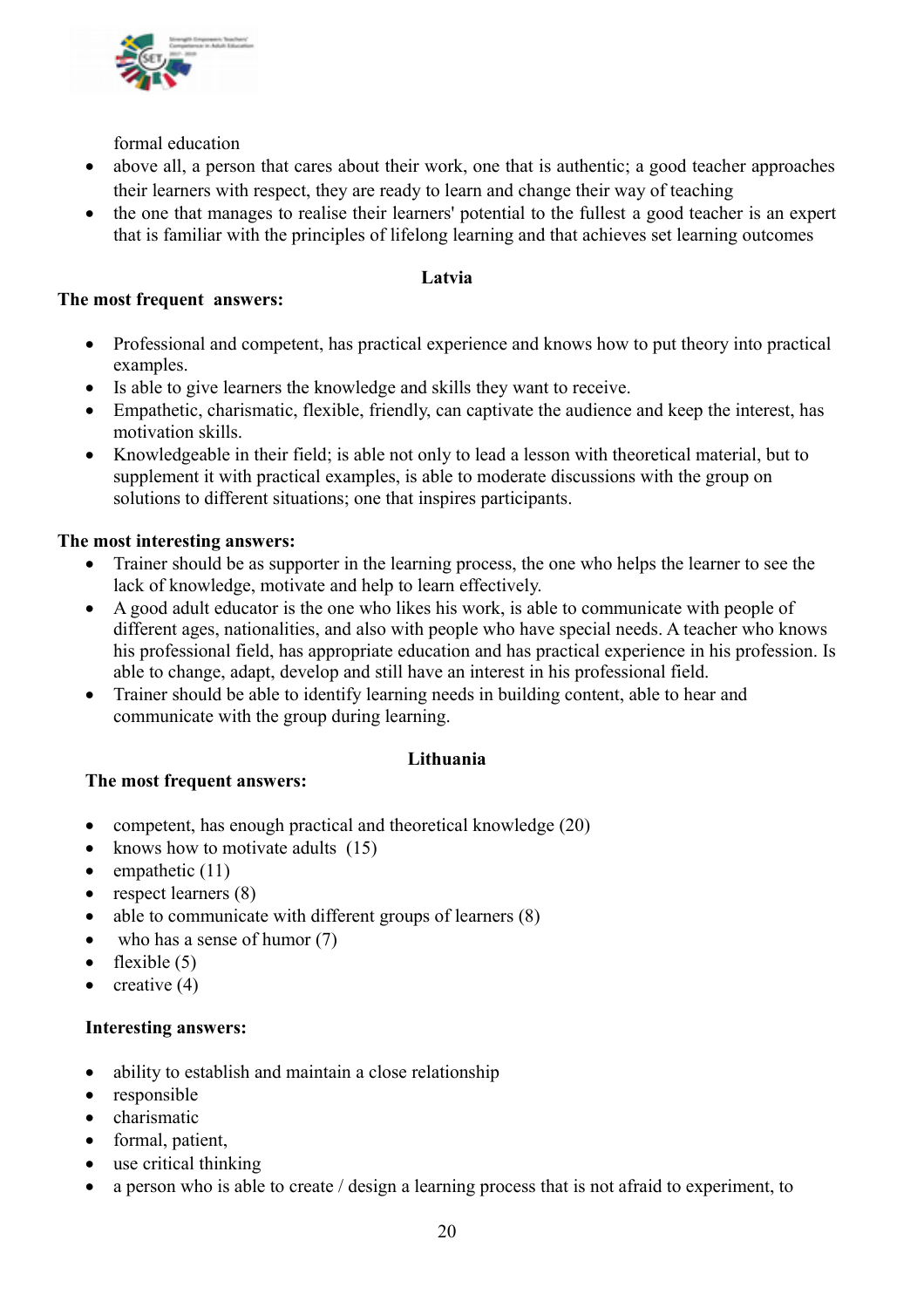

recognize his mistakes and to see improvement in his activities

- creates a positive and emotionally safe learning environment
- a person who knows his / her subject, is able to find and maintain contact with the audience, has a sufficient "portfolio of methods", is able to take into account audience expectations, level of preparation, and flexible planning (reprogramming) content
- responding to the needs of participants, and being able to be flexible, able to control the audience - to speak non-speakers, able to present interesting material and attract audience attention
- a person is able to present himself / herself as a friend, counselor, accept adult / pupil experience as a great benefit, help in teaching
- its main goal is to help others
- has an ability to work with different groups, understanding the relevance of the topics taught and their application in a daily environment that is able to adapt to the pace of work.
- being able to actively engage learners in activities, attracting a lot of participants to your lectures / trainings
- having ideas that are not afraid of innovation, communicative, initiative
- use active teaching methods, create conditions for learning from their experience, create a safe learning environment, do not worry about uncomfortable issues
- great tutorial manager, consultant, advisor, wizard
- high emotional intelligence person
- able to work as a team member.

#### **Poland**

#### **The most frequent answers:**

- $\bullet$  communicative.
- empathic,
- competent,
- patient and understanding

#### **The most interesting answers:**

- Professional, efficient and well organized, able to assess the level of knowledge of students on topics presented and who can present the subject in an interesting way, developing the topic depending on the needs of the participants. Supporting and stimulating the participants' attention through selection of activating methods and various forms of working with the group; using a variety of interesting teaching materials, having a good pace of work, modulating the voice and introducing a cheerful and pleasant atmosphere during the training, which helps in learning.
- constantly improving his qualifications, having respect for his students and their opinions.
- Can use the knowledge and experience of listeners, gives examples confirming theory, has good contact with listeners, is kind and understanding.
- Doesn't talk about something he hasn't seen or experienced.

#### **Sweden**

#### **The most frequent answers:**

- Being sensitive/ empathetic  $(28)$ , understanding  $(9)$ , as well as dedicated  $(13)$
- $\bullet$  Being flexible and being able to adapat their lessons (17/22)
- Possessing great knowledge of their subject (23)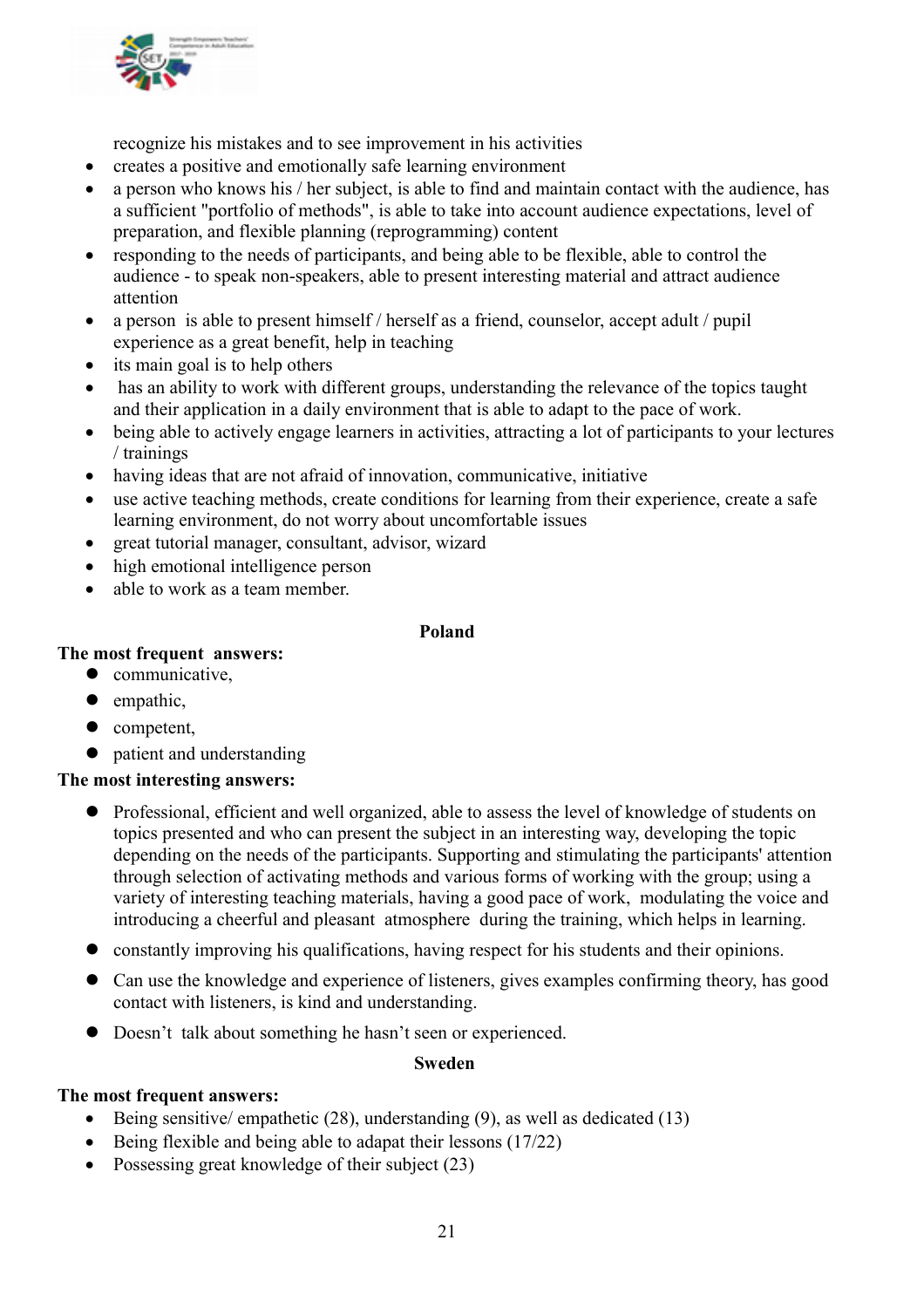

#### **Most interesting answers:**

- Emphasizing the peculiarities of adult education ("adapting teaching material/ methods to adult needs", "respecting students as adults")
- Good "Pedagogics"
- Encounter students respectfully and being understanding

Comment: Furthermore it seems interesting, that general personal traits (109) were listed more frequently than professional skills (48) or behavior towards the students (45)/ in the classroom (59).

|  | The participants: |
|--|-------------------|
|--|-------------------|

|        | Croatia | Latvia   | Lithuania | Poland         | Sweden |
|--------|---------|----------|-----------|----------------|--------|
| female | 66      | 83       |           | $\overline{ }$ | ັ      |
| male   | 28      | ^^<br>∠∠ |           | 30             | ∠⊥     |

|             | Croatia | Latvia | Lithuania | Poland | Sweden |
|-------------|---------|--------|-----------|--------|--------|
| $ 20 - 30 $ |         |        |           |        |        |
| $31 - 40$   | 38      | 29     |           | 29     | 14     |
| $ 41 - 50 $ | 27      | 31     | 48        | 25     | 31     |
| $ 51 - 60 $ | 20      | 34     | 32        |        | 35     |
| $61 +$      |         | 10     |           |        |        |

#### The age:

## What is the highest level of formal education you have completed?

|                             | Croatia | Latvia | Lithuania | Poland | Sweden |
|-----------------------------|---------|--------|-----------|--------|--------|
| Secondary<br>school diploma |         |        |           |        | 10     |
| University<br>degree        | 93      | 103    | 99        | 100    | 86     |

#### What is your current teaching position? You may choose more than one answer:

|                             | Croatia  | Latvia | Lithuania | Poland | Sweden |
|-----------------------------|----------|--------|-----------|--------|--------|
| Kindergarten<br>teacher     | $\theta$ |        |           |        |        |
| Primary school 8<br>teacher |          |        |           |        |        |
| Secondary<br>school teacher | 27       | 18     | 42        | 20     |        |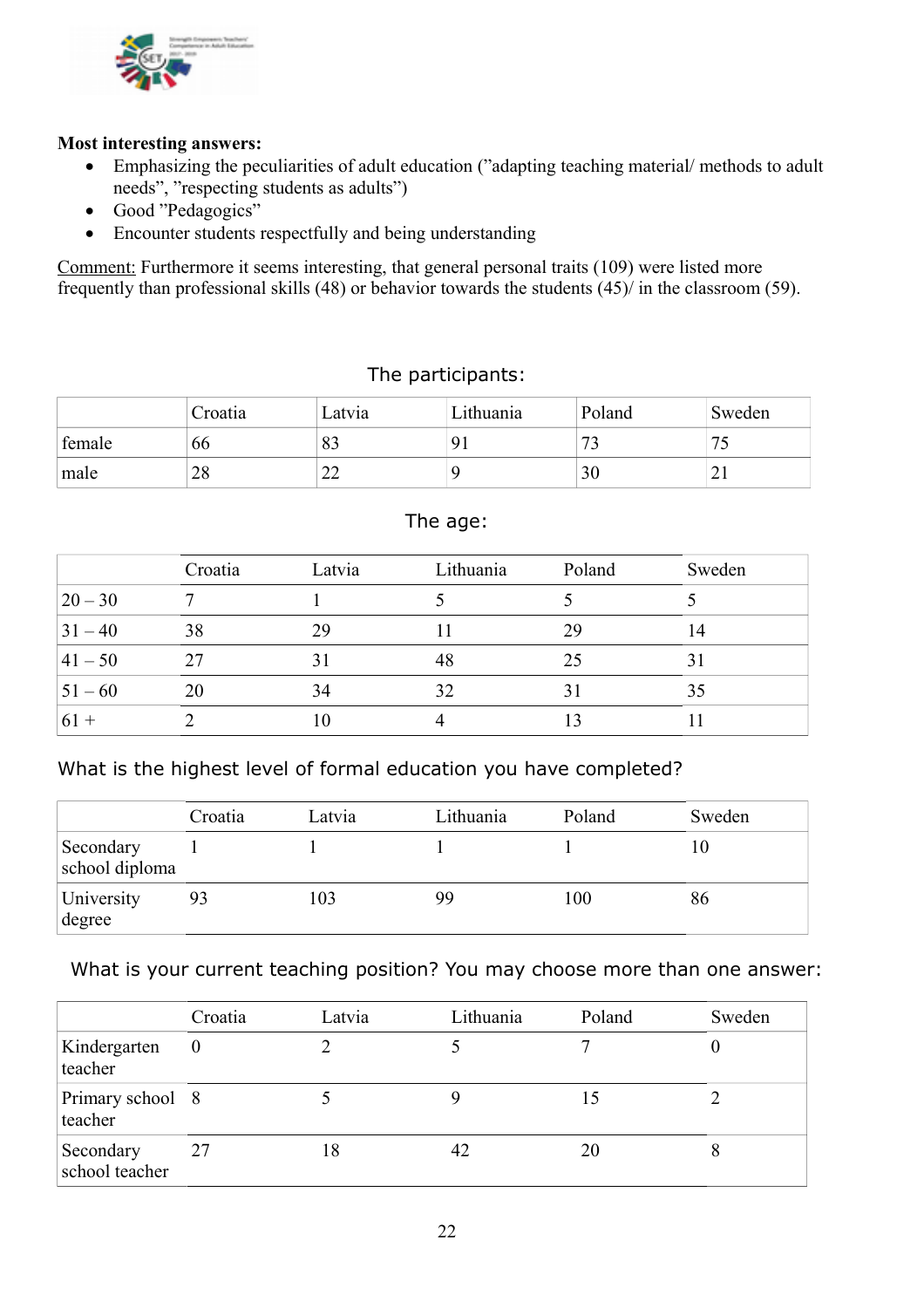

| Full-time adult<br>education<br>teacher | 24                                                                                                                                                                                                                                                                                                                                                                                                                                                                                                                                                                                      | 15 | 13                                                                                                                                               | 29     | 72               |
|-----------------------------------------|-----------------------------------------------------------------------------------------------------------------------------------------------------------------------------------------------------------------------------------------------------------------------------------------------------------------------------------------------------------------------------------------------------------------------------------------------------------------------------------------------------------------------------------------------------------------------------------------|----|--------------------------------------------------------------------------------------------------------------------------------------------------|--------|------------------|
| Part-time adult<br>education<br>teacher | 30                                                                                                                                                                                                                                                                                                                                                                                                                                                                                                                                                                                      | 41 | 32                                                                                                                                               | 30     | 13               |
| University<br>professor                 | $\overline{7}$                                                                                                                                                                                                                                                                                                                                                                                                                                                                                                                                                                          | 31 | $\overline{2}$                                                                                                                                   | 37     | $\boldsymbol{0}$ |
| Volunteer                               | $\overline{2}$                                                                                                                                                                                                                                                                                                                                                                                                                                                                                                                                                                          | 14 | 20                                                                                                                                               | 8      | $\boldsymbol{0}$ |
| Others                                  | principal (4)<br>manager in<br>adult education<br>(3)<br>education<br>manager at an<br>education<br>institution $(2)$<br>education<br>manager and<br>teacher $(1)$<br>secretary and<br>teacher with a<br>service contract<br>(1)<br>expert associate<br>at a secondary<br>school $(1)$<br>lecturer in<br>higher<br>education $(1)$<br>expert associate<br>for education<br>(1)<br>unemployed $(1)$<br>vocational<br>education<br>teacher $(1)$<br>retired $(1)$<br>financial and<br>legal manager<br>(1)<br>developer of<br>programmes at<br>an adult<br>education<br>institution $(1)$ |    | Teacher from<br>university 5<br>Psychologist 4<br>Speech<br>therapist 1<br>Special need<br>teacher 1<br>Specialist from<br>education<br>centre 5 | $\tau$ | $\mathbf{1}$     |